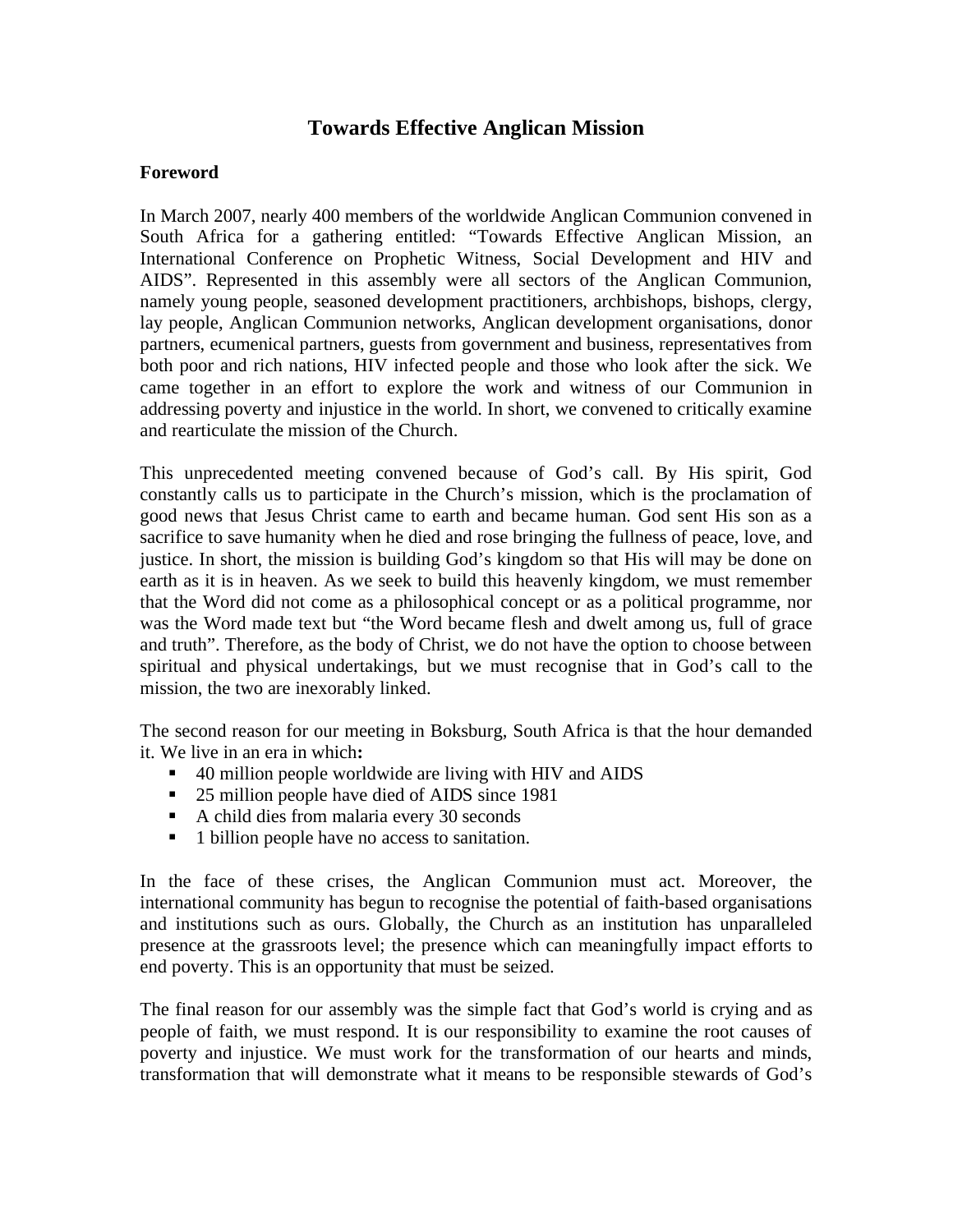creation, and caring for all that live in it thereby fulfilling the prophetic mission of the Church.

What follows is an overview of the discussions, deliberations and debates that occurred during the TEAM Conference. We hope this will provide a window through which you can view the work already under way in the Anglican Communion. But most importantly, included in these pages are the recommendations and resolutions agreed upon by representatives of our community. This document is designed to serve as strategic framework for action, articulating our mission in the world and the manner in which it will be implemented. I hope that as a community we will heed this call to action by blowing fresh winds of change into the lungs of the Anglican Communion.

Grace and peace to you

Yours in the love of Christ

Archbishop of Cape Town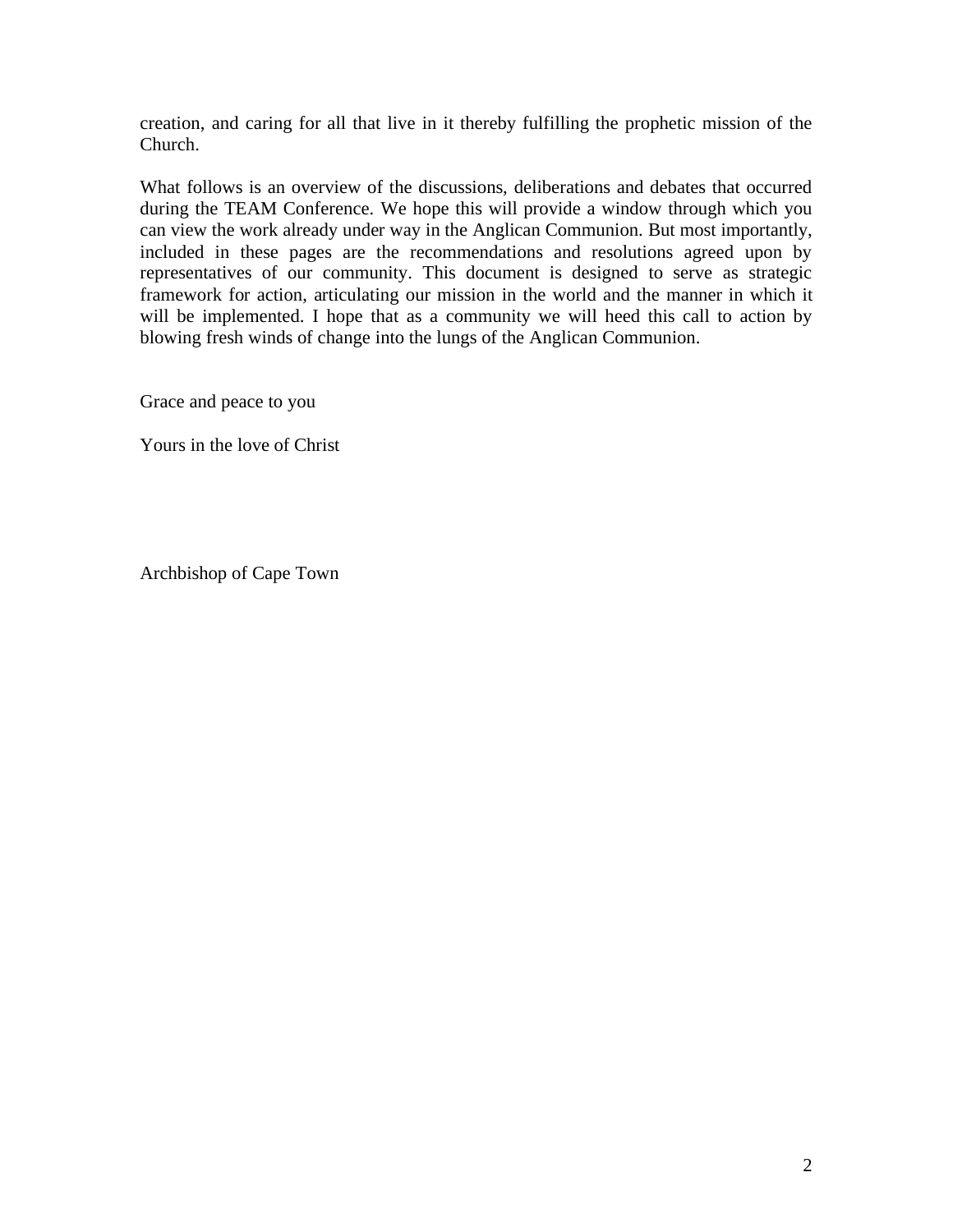# **Introduction**

From 7 March to 14 March 2007, members of the worldwide Anglican Communion gathered outside Johannesburg, South Africa for an international conference on prophetic witness, social development and HIV and AIDS. Entitled "Towards Effective Anglican Mission" (TEAM), the conference brought together over 400 development practitioners, clergy and lay people from 33 Anglican provinces.

TEAM was facilitated by an international planning committee comprising key representatives from across the Anglican Communion and convened by HOPE Africa under the patronage of the Most Reverend Njongonkulu Ndungane, Archbishop of Cape Town. In many ways, TEAM is an outgrowth of the 2001 Pan African Anglican Conference on HIV and AIDS also hosted in Boksburg, South Africa. Known as Boksburg I, the conference served as the basis for developing a toolkit that the Anglican Communion could utilise in responding to HIV and AIDS.

Similarly, the primary objective of TEAM, or Boksburg II, was to gather in the context of prayer and theology; to share diverse experiences and views on social issues in an effort to renew the Church's commitment and capabilities to respond to God's call to service in the 21st century. Specific objectives were:

- To encourage a prophetic articulation for an Anglican theology that supports witness and action for social justice
- To assess the first Pan African Anglican Consultation on HIV and AIDS and (Boksburg I) and share the African experience with the Anglican Communion
- To critically review the response of the Anglican Communion to the Millennium Development Goals (MDGs) and to encourage further collaborative efforts towards achieving the goals
- To design and generate new and relevant models of sustainable development for local and global contexts
- To encourage opportunities for learning and transformation through dialogue among people with diverse experiences and perspectives
- To explore resource mobilisation opportunities and management with a range of partners
- To foster mutual commitments and partnerships within the Anglican Communion.

As a result of TEAM, delegates were able to:

- Draw strength and to instill confidence in the gospel tradition as they sought to address the Millennium Development Goals
- Strengthen platforms for information sharing and networking within the Anglican Communion
- Create a sense of urgency and possibility for action to achieve the MDGs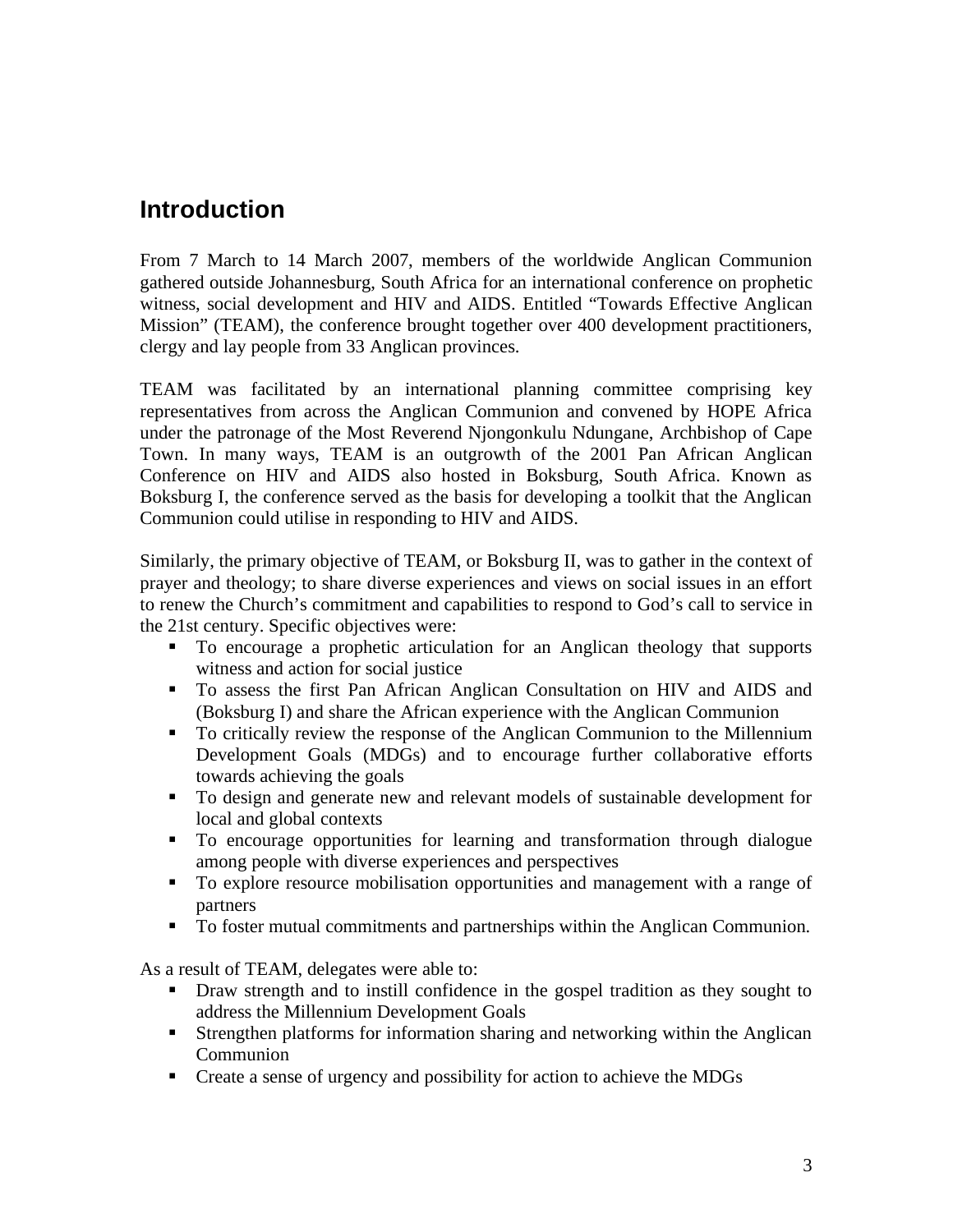- Secure resource mobilisation and dissemination strategies for programmes that achieve the Millennium Development Goals
- **Enhance frameworks of cooperation within the Anglican Communion on issues of** social development and poverty eradication
- **EXECRE** Create strategies to promote community participation in local programme delivery that seeks to ensure community ownership and sustainability
- Develop a consensus document reflecting lessons learnt from the conference on each millennium development goal
- **Provide background material and information that motivates and informs those** preparing for the Lambeth Conference

In order to achieve these critical and timely objectives, TEAM brought together practitioners and clergy from the global community. Through platforms like keynote addresses, lectures, panel discussions, workshops, seminars and commissions; the conference created an unprecedented forum for dialogue, networking, sharing and learning about developmental issues. Various topics within the developmental agenda, ie gender and poverty, were not examined in isolation. Rather, issues were considered comprehensively, within a wider framework that enabled delegates to explore the interconnectedness of these challenges while allowing innovative partnerships and strategies to be forged.

The results of these deliberations are a series of resolutions and recommendations. These recommendations are designed to serve as a guide for the Anglican Communion in pursuing its mission of social justice. Not only do the proposals speak to the internal measures, policies and attitudes that the church can adopt; the guidelines highlight measures that can be utilised in developing partnerships and advocating for constituents globally.

# **1. Being God's people in the Church and being active in God's world**

In keeping with the centrality of social justice to the Anglican Communion, the Most Reverend Rowan Williams, Archbishop of Canterbury, delivered the keynote address on the opening day of the conference. In his message entitled, *"An exposition of the biblical principles and gospel imperative on the mission of the Church in society",* Archbishop Williams posed a question to delegates, asking: "How will the history of this period be written? How will the history of the Church and that of the Anglican Communion be remembered?"

With that, Archbishop Williams acknowledged the significance of the opportunity TEAM presented and many challenges facing the Anglican Church. Internationally, the Church may be perceived as being preoccupied with sexuality and sexuality alone; however, the Archbishop deemed the conference a moment to shape and articulate the mission of the Church and its impact on future generations.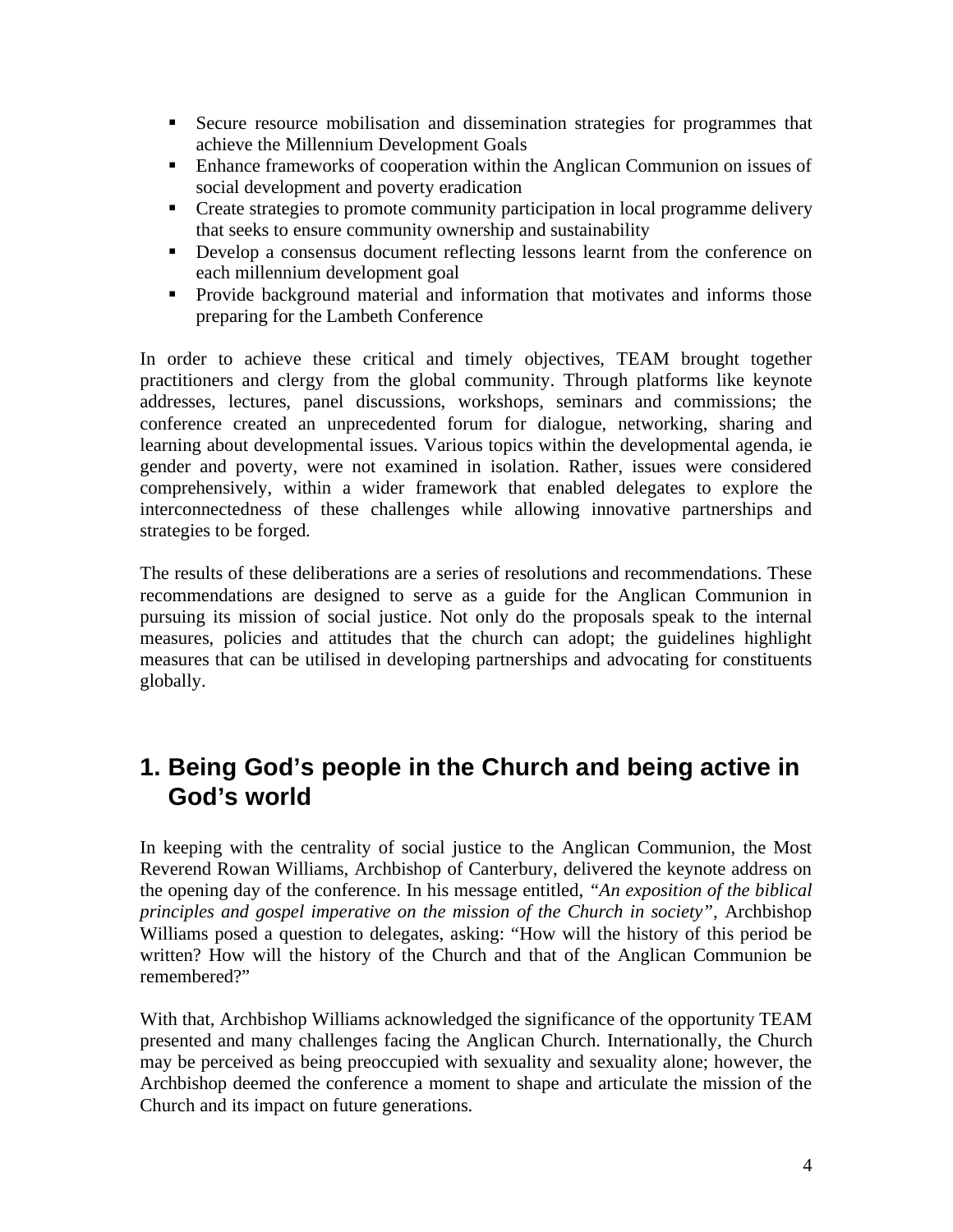## *1.1. Mission*

Mission, as espoused by Archbishop Williams, is not only central to the work of the Church, it is the work of the Church. As a body, the mission of the Church is helping people to know God. Drawing on the Old Testament scripture, fairness to the poor is depicted as a central part of what it is to know God. Jeremiah 22.16 reads: "He gave the poor a fair trial, and all went well with him. That is what it means to know the LORD." Justice for the poor is a central issue in scripture, because it speaks to the principle that in God's eyes, no one is left out, no one is left without a voice, and all have a place in the Kingdom. The pursuit of this ideal serves as a sign of God's promise, it is an indicator of what humanity will be like when God's will is done on earth.

When leaders like the one portrayed by the Prophet Jeremiah know the Lord and see with the eyes of God, everyone is visible and their concerns are heard. When contemporary leadership becomes committed to this principle, when policy and legislation is created on the basis that no one is forgotten, the world will have a foretaste of the fulfillment of God's promise.

The New Testament expands this principle of inclusivity, which the Archbishop illustrated with I Corinthians 12:26, "If one part of the body suffers, all the other parts suffer with it". Through the ministry of Jesus, the Lord redefines what it means to be God's people. Through his death and resurrection, Jesus guarantees that all are remembered and have an opportunity to become part of the Kingdom of God. But, more importantly Christians are to live out the heavenly ideals of inclusivity and justice on earth. In keeping with this value, if one in the community is suffering, all are suffering. As believers, the community is not defined by those who ascribe to the same systems, values or beliefs but the community is anyone with whom God seeks relationship: the community is the family of humankind.

In closing, Archbishop Williams urged delegates to remember that the mission of the Communion is not only for those who are recognised as poor and oppressed, but this work is equally for the healing of those who are perceived as affluent and whole. Challenging the delegates, Archbishop Williams posed a question to those from developed regions, asking: "Do you know that you are deprived and dehumanised by a global situation of injustice, a system that tolerates the idea of superfluous people who are allowed to remain invisible?" St Augustine says that the problem of injustice is not only the suffering of the oppressed, but also the corruption of the mind and heart of the oppressor.

## *1.2 Prophetic witness*

In support to Archbishop Williams, Presiding Bishop Katharine Jefferts Schori, of the Episcopal Church in the USA gave a Bible exposition that elucidated the role of prophets through the ages. Contending that a prophet is literally someone who speaks for God,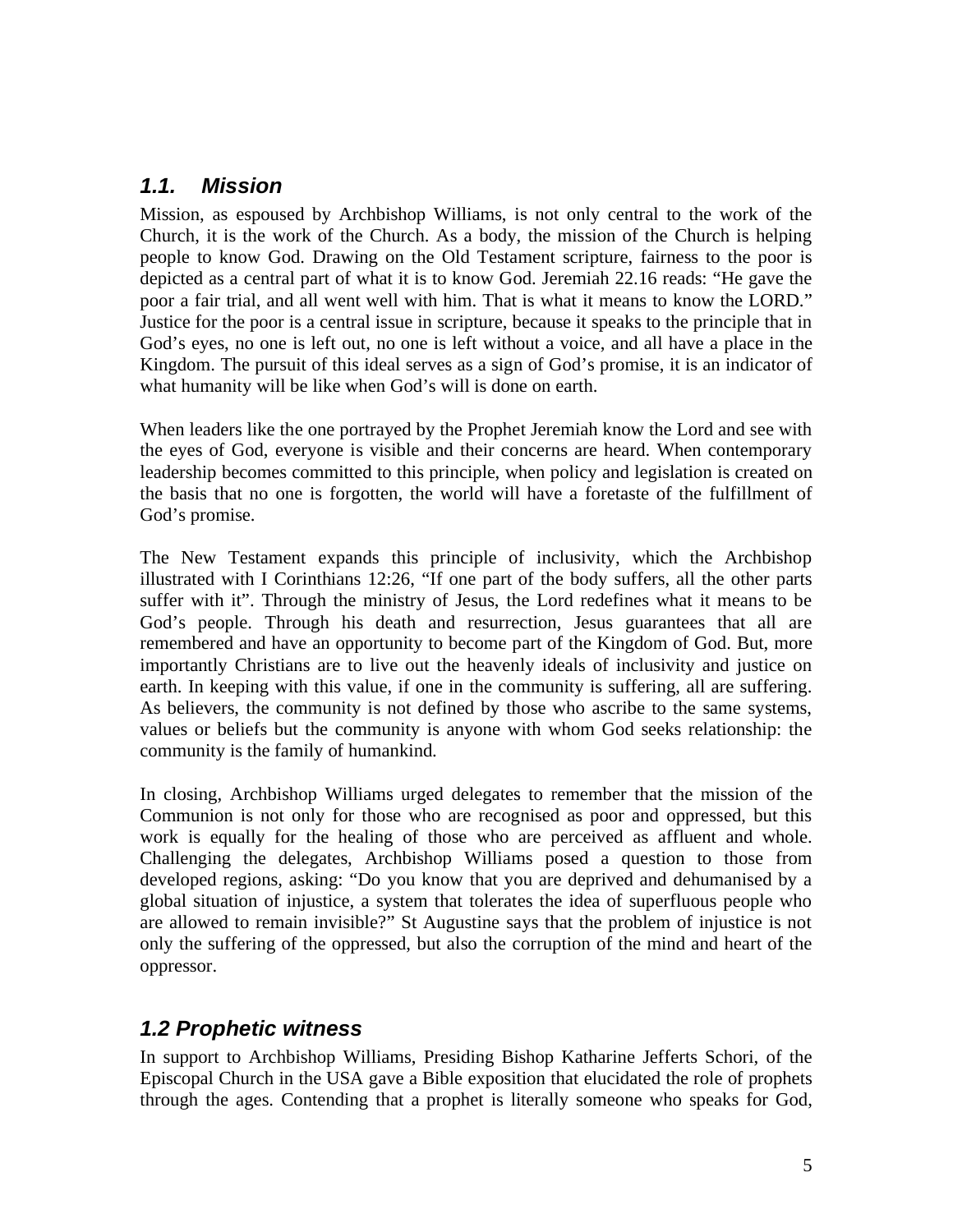Presiding Bishop Jefferts Schori depicted ancient prophets as individuals who spoke against the injustices of their days. In calling their leaders to account and their communities to higher standards, prophets invited Israel to live out God's vision for the community.

The heavenly vision the prophets depicted was one in which caring for widows, orphans and aliens, was of paramount importance. This responsibility to care for those who could not care for themselves was itself born out of Israel's experience in Egypt, in which God through his infinite mercy led the people into the Promised Land. As God's people, it was incumbent upon Israel to live out God's vision of a just world, of a humanity in which all were accounted for and no one was left out.

The prophetic tradition, as Presiding Bishop Jefferts Schori points out, is not confined to the pages of the Old Testament. In Jesus himself, the world has an example of the one who proclaimed a heavenly vision; the one who spoke the truth to power and associated Himself with those societies chose to alienate. The reality, however, is that even beyond the books of the Bible, prophets have endowed the Church with a rich legacy of advocacy and engagement with what seemed like the lost and hopeless causes of their day.

In Presiding Bishop Jefferts Schori's estimation, a large part of the prophet's work is to play the role of a "holy fool". Whether they are preaching about the coming of Christ in the desert, confronting leaders with their sins, or dining with the "unclean", prophets challenge society's notions of what is possible and what ought to be. This tradition is apparent in the work of Anglicans such as William Wilberforce and his tireless crusade to end slavery, even during the times when the Church endorsed and participated in the practice. This prophetic tradition was also manifest in Julian Norwhich's belief in the constant presence and movement of the spirit; as well as in Archbishop Emeritus Desmond Tutu's fearless and unwavering stand against the injustice of Apartheid, and his subsequent battle for the healing and reconciliation of the South African nation.

The same prophetic tradition that has regularly changed, shaped and molded the course of history is equally as essential in the contemporary context. Presiding Bishop Jefferts Schori depicts the Millennium Development Goals as the departure point from which the community of nations can begin to imagine God's vision for humanity. This vision is the one in which all are provided for and none are forgotten. It is a vision in which the widow, orphan and alien are cherished and valued members of the community. It is a vision in which leadership is held accountable and the global community aspires to reflect God's grace and abundance in its relations with one another.

Presiding Bishop Jefferts Schori points out that there are many who consider the MDGs to be idealistic and unattainable. However, the reality is that the goals - and so much more - are very realistic and within reach. Today, the community of nations has more resources than at any other time in human history. The challenge is whether these resources will be utilised to accomplish goals that will move the world one step closer to fulfilling God's vision or not. This issue of will, in the Presiding Bishop's evaluation, is where the Church must move forward in the prophetic tradition.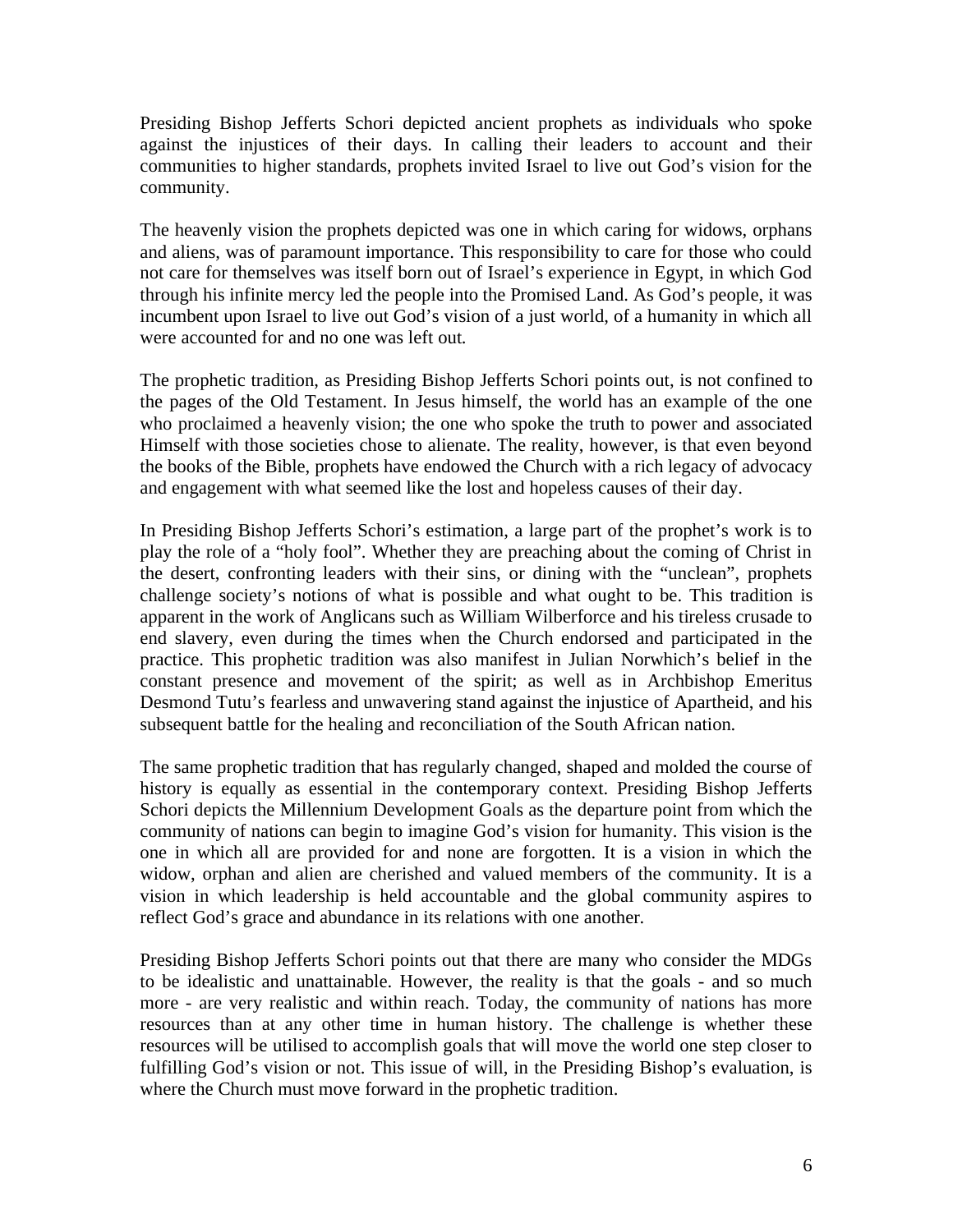By advocating on behalf of the world's sick, poor and marginalised, the Communion is fulfilling the role of a prophet. But beyond that, the Church must speak to people from all walks of life, even those who suffer from the conspicuous consumption so prevalent in developed societies. The prophetic tradition is the one, which seeks to bridge the divide between the rich and the poor, the haves and the have-nots, to reconcile people to one another.

In closing, the Presiding Bishop declared, "Like the prophets of ancient Israel, we have been called to proclaim justice in the gate, to rise up and insist that the hungry be fed, the naked clothed, and the suffering provided comfort and relief. We know that is God's will for all creation."

From the words of both Archbishop Williams and Presiding Bishop Jefferts Schori came the conviction that the work of the Church must be based on pursuing God's mission in the world and on theological conviction. The Church's engagement with the Millennium Development Goals and wider interventions cannot be based on the popular developmental discourse of the day, but on its God given mandate.

## *2. The Millennium Campaign*

In articulating the importance of the MDGs, Mr. Salil Shetty indicated that while terrorism and political security were perceived as significant threats to humanity, in reality the greatest security threats of this era are poverty and inequality. Inexorably linked, poverty and inequality present themselves in the guise of hunger, disease and environmental degradation. The global crisis is evident in that:

- An estimated 30,000 people, mostly children, die daily because of poverty
- Half a million women die annually from child birth, and malnutrition
- 120 million children do not have access to primary education
- 1 billion people have no access to sanitation.

Paradoxically, the world is currently experiencing more wealth and affluence than at any other time in history. According to Shetty:

- Forbes magazine has placed the number of the world's billionaires at 946
- It is estimated that the personal wealth of the  $1,000$  richest individuals is greater than the 600 million inhabitants of the world's poorest countries.

In the face of these daunting statistics, it is acknowledged that the global community is confronted with a sizeable challenge. However, the reality is that the financial, technical and political resources to achieve the MDGs exist. Although the millennium goals will not bring a complete end to global poverty, from the perspective of the Millennium Campaign, they posses a strategic advantage in many regards. First, given their inception within the United Nations system, the goals are premised on shared responsibility within the community of nations. More than that, however, the compact encompasses prevailing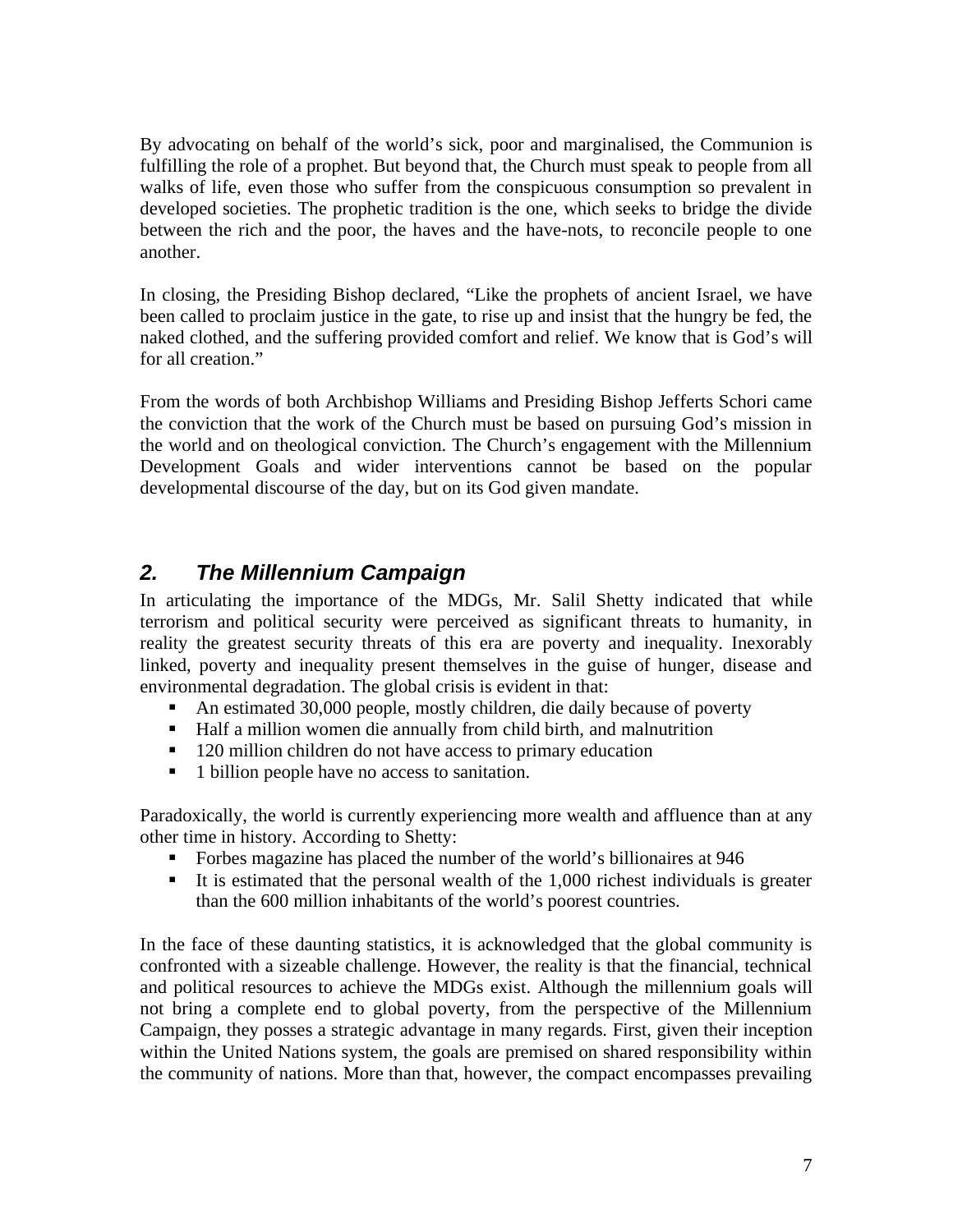international financial institutions such as the International Monetary Fund, the World Trade Organization and the World Bank.

In terms of financial needs, the resources to accomplish the Millennium Development Goals already exist. In 2006, the community of nations spent 900 billion US dollars on arms. In stark contrast, aid need only be increased by 75 billion US dollars per year in order to achieve the MDGs.

Thirdly, the Millennium Development Goals are being monitored, both at the national level and in the international arena. Sectors within civil society have initiated review processes as well, increasing the likelihood of implementation and creating tools with which to hold governments accountable.

If these factors are not enough, the Director for the Millennium Campaign shared examples of nations, which have in fact achieved the MDGs, far ahead of the 2015 deadline. Many of these examples are in sub-Saharan Africa, a region where many declared the goals could not and would not be met by 2015. Malawi, Eritrea and Gambia, however, have made progress in primary education. While in Ghana, and Mozambique health goals are being advanced, as well as in locales outside of Africa such as Bangladesh. Egypt, a stunning example, halved its maternal mortality rate in eight years.

Furthermore, what sets the Millennium Development Goals apart is that they are based on people and fundamental human rights. At the core of the goals reside the values of "shared responsibility, indivisibility, non-discrimination, equality and accountability". As a Christian community, the impetus behind the MDGs speaks directly to the Communion's mission in the world.

While education and awareness about the MDGs in the developmental arena is key, little to nothing will be accomplished unless citizens hold their governments accountable. The international community has repeatedly borne witness as treaties and compacts are signed, only to watch the same pledges languish from lack of implementation. One delegate from Canada pointed out that the Canadian government promised to end child poverty within its boarders by 2004; however, in 2007, Canadians wait for this commitment to be fulfilled as millions of their children continue to suffer in poverty.

In an effort to make the MDGs known to society at large, the Millennium Campaign targets three key constituencies, namely: communities at the grassroots level as they are capable of forcing policy change; media, which promote awareness while influencing both communities and policy makers; and legislators, who posses the mandate to develop legislation.

In exploring a potential partnership between the Anglican Communion, which the Millennium Campaign recognises as having contributed to the MDGs and the larger developmental agenda for decades, Shetty emphasised the importance of the Communion's grassroots constituencies. Unlike political leaders who generally return to their constituency, the Church is the only institution that goes back to its constituency on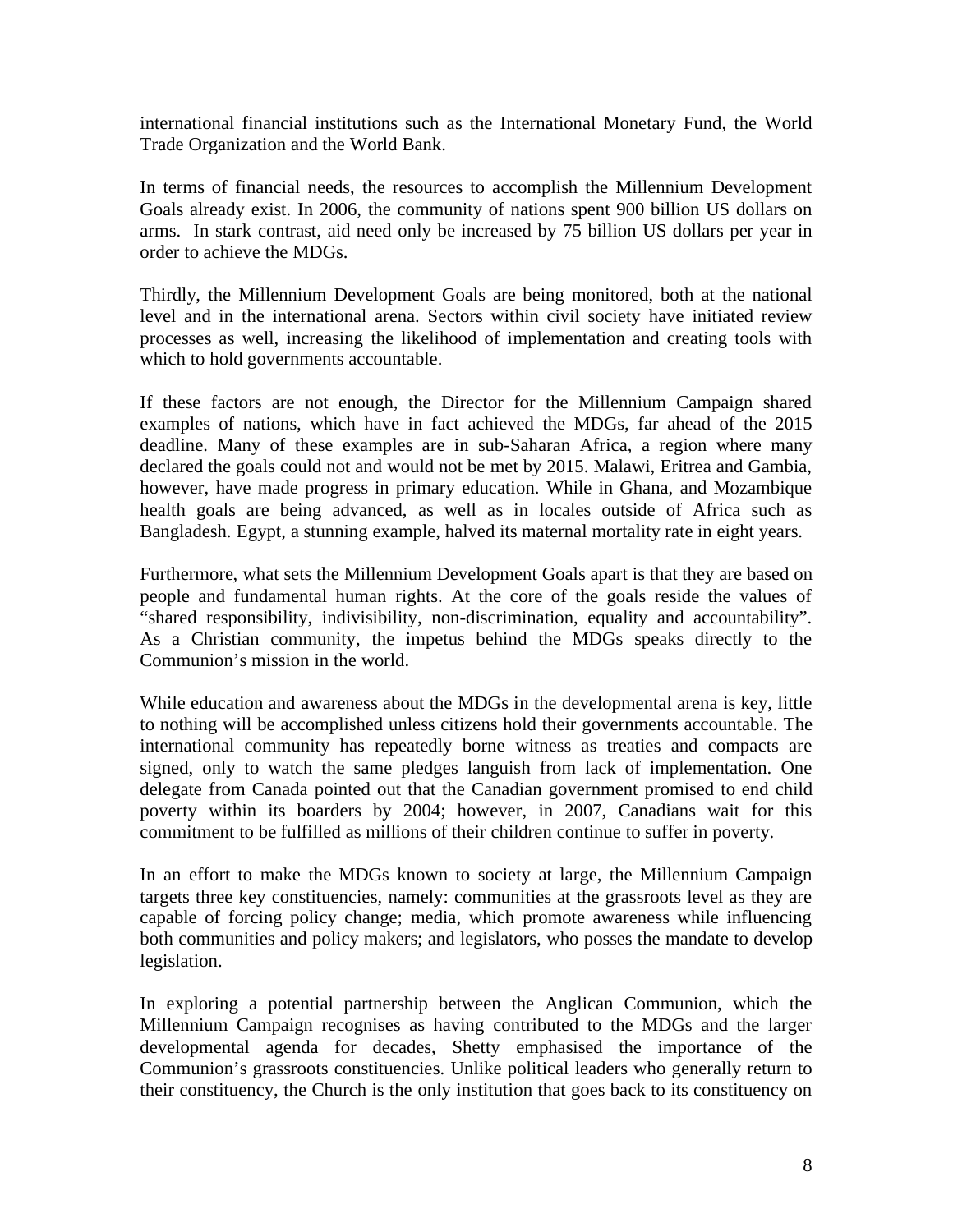a weekly basis. In addition, the Church has networks and infrastructure even in the most remote communities globally, providing service delivery that the vulnerable would not have access to. Given these variables, faith communities become natural partners for advancing the Millennium Development Goals. Shetty suggested that individuals and congregations could become a part of the Millennium Campaign by:

- Utilising the MDGs' Action Toolkit
- Educating oneself
- Increasing awareness in church and the community
- Framing programmes using MDGs
- Making leaders accountable: grassroots monitoring, lobbying
- Linking up with existing campaigns and events
- Utilising the media.

In the dialogue following Shetty's presentation, delegates noted that the MDGs are not as comprehensive as may have been possible. In fact, the goals are silent on a number of salient issues, namely conflict and the ensuing plight of displaced persons. **While in agreement, Shetty asked that as people committed to developmental efforts, participants, "not allow the best to become the enemy of the good," indicating that while there is much more work to be done, the MDGs can serve as a starting point.** 

## *. The Role and purpose of the Church*

### *3.1. The role of the Anglican Communion and how its witness can be affected by the local context and the part it can play as a global communion*

In addition to the Bible expositions given by the bishops, delegates had an opportunity to reflect on the role of local communities and their place in the global communion. The platform for this dialogue was a panel discussion featuring Dr. Jenny Te Paa of New Zealand, Ms. Abagail Nelson of Episcopal Relief and Development, and Bishop Munawar Rumalshah of Pakistan.

In the dialogue about local contexts, the role and importance of indigenous people in the Anglican Communion was affirmed. It was acknowledged that although elements of Anglican faith-life vary, because of differences in culture, social and economic experiences, the Church's mandate is to transcend these differences in order to create a community that reflects God's vision for humanity.

The challenges posed by globalisation to various communities within the Anglican Communion were also raised; however, it was recognised that globalisation presents an opportunity for increased communication and learning. This was reflected in the work of Episcopal Relief and Development's (ERD) Nets for Life initiative. In her remarks, Ms Abagail Nelson indicated that the majority of people in communities ERD has worked in did not know that mosquitoes cause malaria, or that the insects breed in pools of standing water. In contexts such as these, the Church can contribute significantly to development by not only distributing bed nets, but by equipping individuals with knowledge that will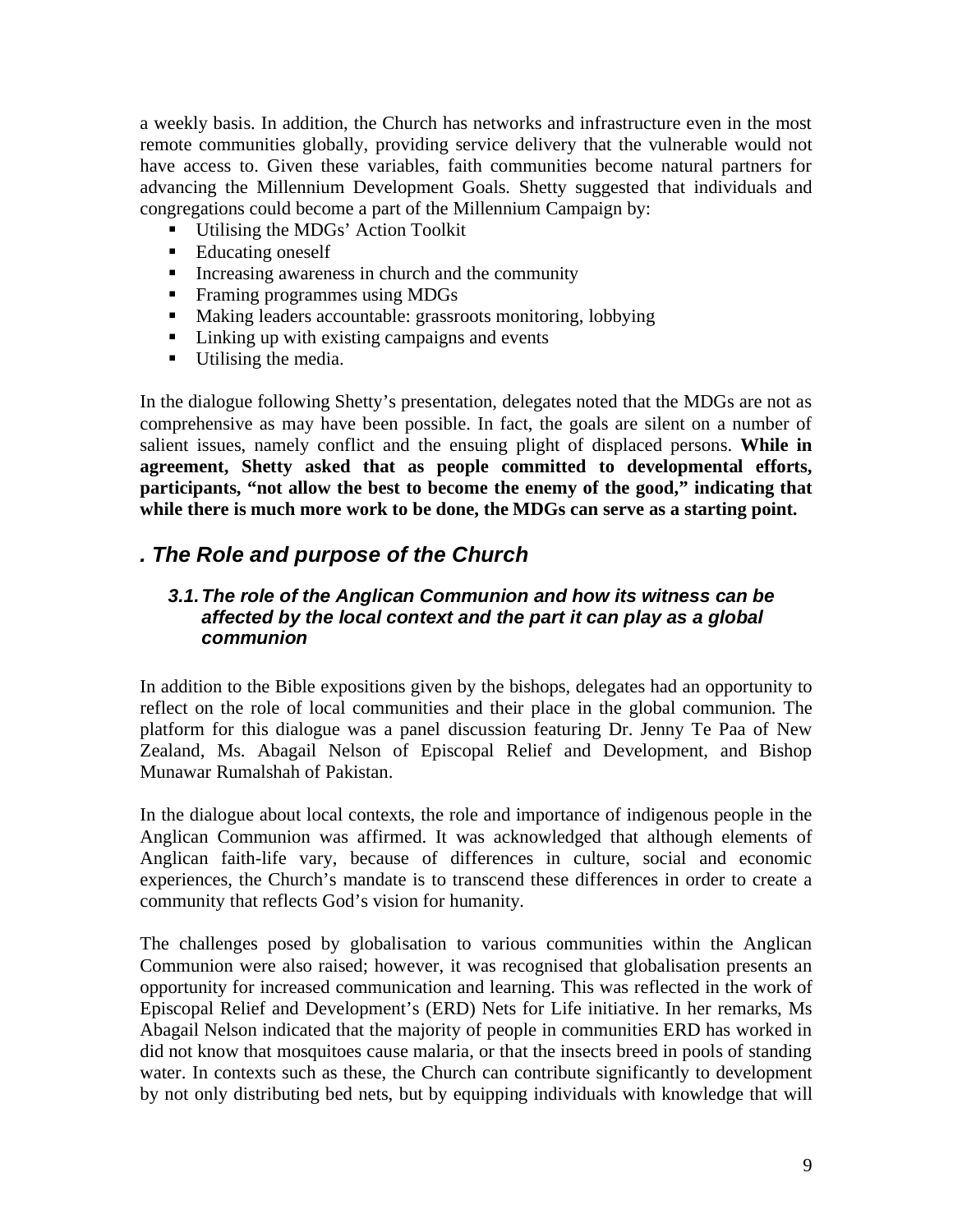allow them to facilitate their own development. Only then can communities proactively ensure that the vulnerable have access to bed nets and parasites no longer have places to breed.

Another topic of deliberation was the basis for the Church's importance in local communities. The churches' ownership of 30 to 60% of infrastructure in Sub-Saharan Africa asks the question of whether inhabitants rely on faith-based institutions because of their belief; or because, in their needs, churches become their last option. Additionally, it was widely acknowledged that in many parts of the world, churches are the most trusted institutions. This credibility combined with the churches grassroots presence, should be maximised in the Anglican Community's pursuit of social justice.

A final aspect that was discussed in the examination of the Communion's role in local communities was the significance of the ministry of presence. In sharing his experiences in Asia, where less than 10% of the population is Christian, Bishop Rumalshah highlighted the importance of missionaries in such a context. Recounting an incident which took place shortly after the terrorist attack of 11 September 2001 on the United States, Bishop Rumalshah told of how an area near the Afghan boarder was bombed in retaliation. In the wake of US military action, Bishop Rumalshah and his colleagues were confronted by a group of angry protesters. As the tension mounted and physical violence appeared to be a certainty, the protesters themselves began questioning their own actions, asking: "Why are we bothering these people, they have been cleaning our wounds for one hundred years". It was the witness of Christian service, borne out for over a century, that spared Bishop Rumalshah and untold others that day.

In affirmation of the power of presence, the Anglican Communion's response in the wake of Pakistan's 2005 earthquake also demonstrated that service can bring about reconciliation and renewed relationship. The earthquake killed 80,000 Pakistanis, wounded 100,000 and left 4 million homeless. In the aftermath, Bishop Rumalshah's congregation, assisted by Episcopal Relief and Development, sent teams into affected regions to assist with food, water and supplies. Although the tangible impact of their intervention may have been minimal, the relational aspect was substantial. On Christmas Day, over 300 men from impacted regions came to church, with gifts of gratitude. Although there were no conversions that day, reconciliation took place and relationships have since flourished.

This is just one example of how the Anglican Communion is ensuring that no one is forgotten and how the body is living out its mission of helping people to know God in local communities.

### *3.2 The Church and the MDGs*

In her response to the Millennium Campaign, Ms. Hellen Wangusa, Anglican Observer to the United Nations, reminded delegates that as Christians, the Church's engagement with the MDGs should be based on biblical principles and that the scripture ought to be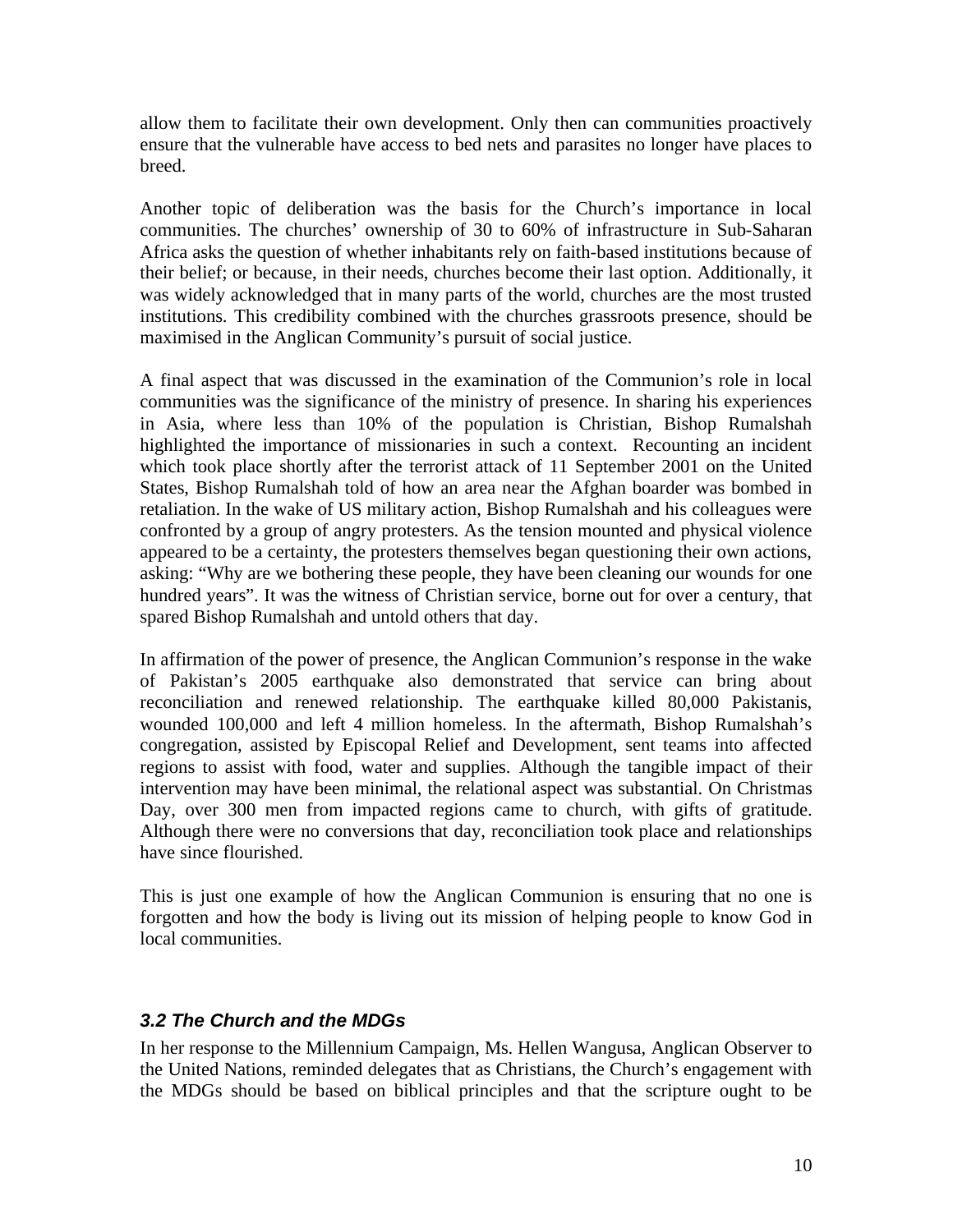scrutinised to direct the Communion's interventions. An examination of the scripture indicates that the MDGs are a starting point, as the body of Christ. The Church's commitment goes far beyond 2015. Assessing MDG 1, halving extreme poverty and hunger, Wangusa recounted the story of Jesus feeding 5,000 people with two loaves of bread and five fishes. She reminded TEAM participants that Jesus did not feed only half of the crowd. Christ's example is to ensure that all are fed, clothed and afforded the opportunity to develop into who God created them to be.

Furthermore, as the harrowing statistics of poverty, disease and death are recounted, the body must remember that statistics are not the entirety of the story. Instead, as believers, a primary responsibility is to introduce the human element to the MDGs and development work at large. Statistics should be utilised as tools to demonstrate what is happening in the lives of sisters and brothers globally. Beyond that, not only should the Communion delve further than the numbers in recounting the plight of the developing world, the Church should also look beyond the quantity of its interventions to asses their quality. As Jesus illustrated in the parable of the shepherd leaving his 99 sheep to look for one, the responsibility of the Church is to look for those on the margins, to undertake interventions that may not attract the multitudes, but that are of equal importance in the lives they touch.

In its developmental discourse, the Church must also remember that it is not only the poor and disenfranchised that comprise its congregations; but when scandalous wealth is spoken of, those that posses it are also part of the body. As much as the Communion's responsibility is to tend to the needs of the poor, its mandate is also to speak to the responsibility of the rich.

Beyond the spiritual imperatives driving the Communion's participation in the MDGs, Wangusa also asserted that the Church must address issues of its own capacity and skills development in order to achieve meaningful developmental growth. As frequently reiterated during the course of the conference, many congregations within the Anglican Communion are doing work around the Millennium Development Goals; however, this work is largely unknown to the rest of the body. Accordingly, the Communion must strive to improve its communication in an effort to disseminate best practices and share expertise and resources.

Wangusa also questioned if the Church is sufficiently informed in terms of the issues it purports to address. Frequently, the Communion says it seeks to give a voice to the poor, but how familiar is the Church with policy analysis and formulation? Has the body developed the proper mechanisms to measure and monitor its own progress let alone the progress of the international community at large?

In conclusion, Wangusa reminded attendees that the Communion must constantly remember that it is the message and power of the Gospel that sets it apart from other nongovernmental agencies. It is from the gospel that the body derives its mandate and that must be clear in all the Church does.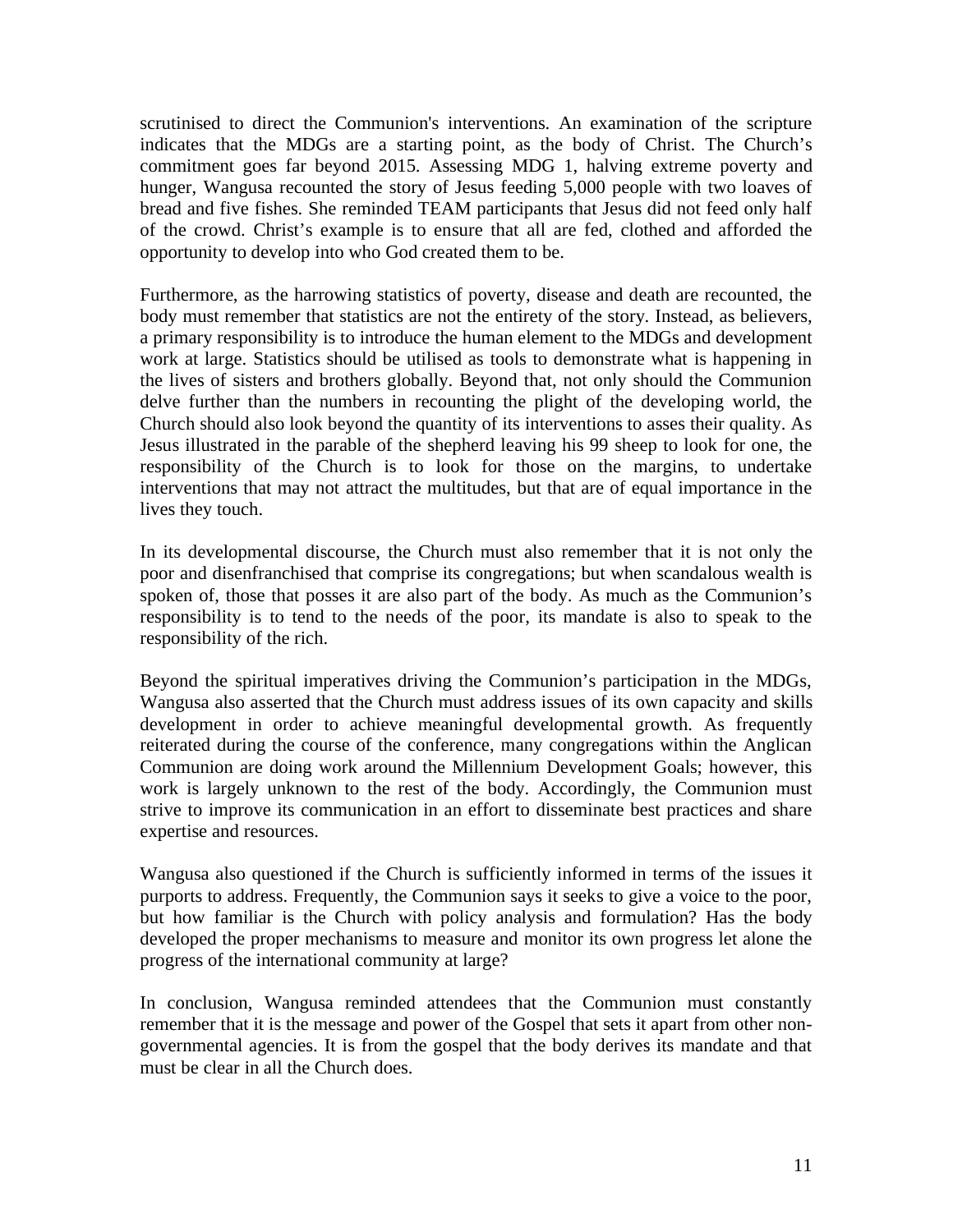In subsequent discussions about the pursuit of the Millennium Development Goals, delegates also highlighted the work the Communion is already engaged in, such as the Jubilee Campaign, and ways in which these efforts support and lend themselves to the achievement of the MDGs. While many may associate the debt relief campaign with the year 2000, the coalition's efforts to bring about a substantial debt relief is still under way.

Additionally, practically responding to the charges put forward by Wangusa and Shetty, delegates acknowledged that while the MDGs and other Communion initiatives are timely and warranted, not all communities within the Church have surplus resources, whether human and financial. As such, members of the body must be cognizant of capacity challenges when developing Communion-wide initiatives.

### *3.3. Collaborative efforts towards achieving the Millennium Development Goals*

In 2000, the largest gathering of heads of state in the history of humankind took place at the United Nations Headquarters in New York. Compelled by global patterns of poverty, deprivation and intolerance, world leaders signed a pledge in the form of the Millennium Declaration, to pursue the achievement of eight developmental goals by the year 2015. By signing the Millennium Compact, the community of nations agreed in their various capacities and capabilities to allocate financial resources and to develop policies, which would contribute to the achievement of these eight objectives:

## *4. Poverty and hunger eradication: MDG Goal 1*

**4.1. Poverty and sustainable Development: In an effort to understand more of the theology behind the Communion's engagement with the MDGs, and sustainable development in general, TEAM was addressed by Dr Steve de Gruchy, a professor of theology and development at the University of KwaZulu-Natal in South Africa. Echoing themes heard throughout the day's deliberations, Dr de Gruchy proclaimed that there are enough resources to bring an end to the poverty in which so much of the world is mired. The continued existence of poverty, hunger and deprivation is a judgment upon the Christian community and its failure to act. This judgment speaks of the body's "failure to give bread and water to Christ who meets us in the poor person on the street, in the refugee camp, the shanty compound, the hospital ward, the remote village". The good news, however, is that with judgment comes opportunity.** 

As the Church recognises and acknowledges its shortcomings, there is an opportunity to speak the truth about injustice and inequality. The role of the Church, however, varies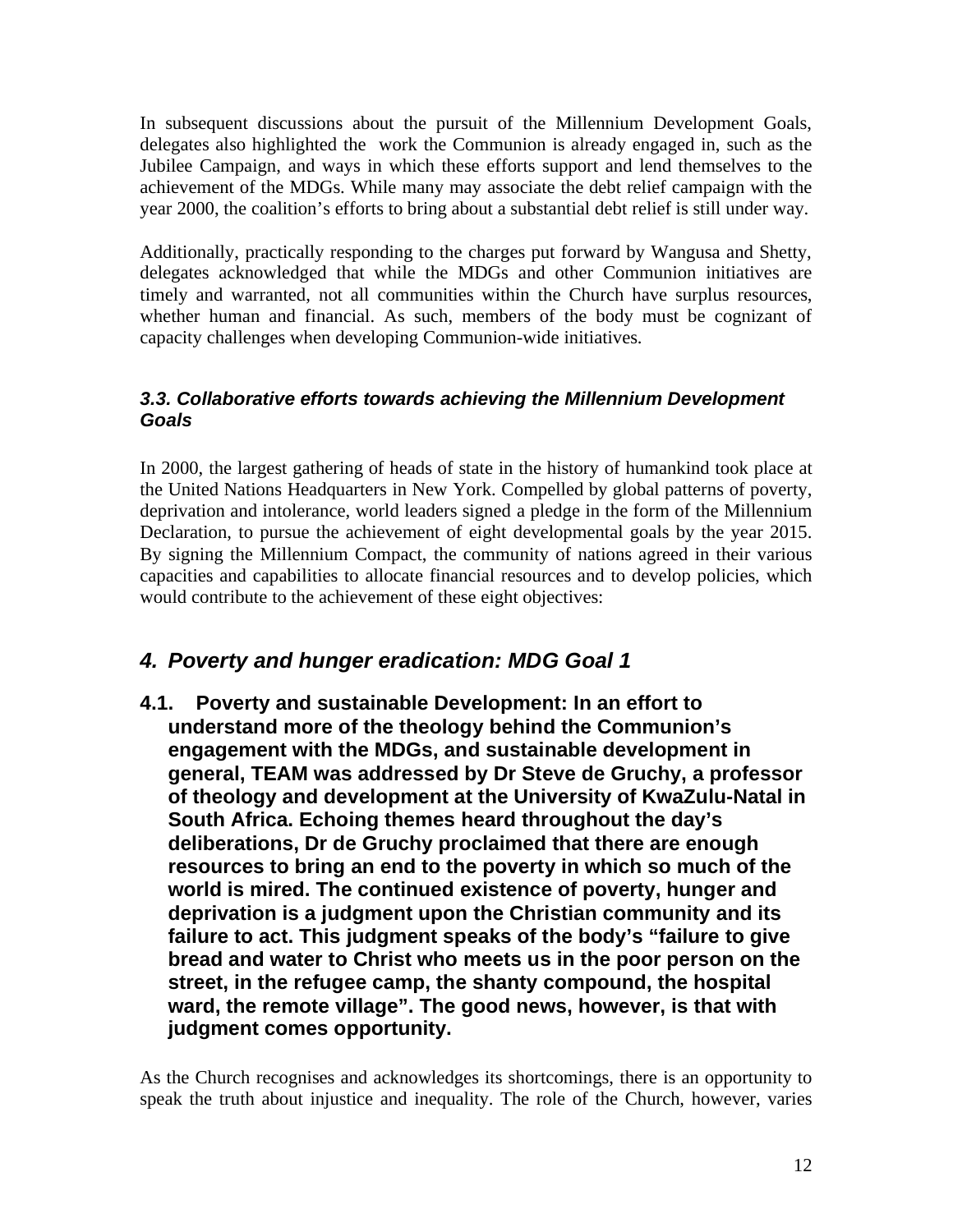from that of politicians, economists and developmental experts. Its responsibility is to preach the gospel. Its mandate is derived as a result of relationship with God and the knowledge of His grace. Grace, however, is meant to challenge and compel Christians to action; it spurs believers to preach the good news of hope, opportunity and newness.

To address the challenges of poverty, the question then becomes what resources, what options can the Anglican Communion offer the world? In order to identify the possibilities, de Gruchy believes there must be recognition of a disconcerting reality that the current global economic system does not hold the promise of development or prosperity for the billions living in poverty. Rather, it is the functioning and expansion of the current economic order that has led to inequitable trade practices, environmental degradation and a decline in the standard of living for many of the world's poor.

While it is not yet known what mechanism(s) will bring about a more just economic order, Dr de Gruchy highlighted four perspectives, which if adopted, will assist the Church in developing more effective ministries for the poor.

First, the Church must recognise that poverty is not exclusively about finances; rather, poverty is about lack of access, an inability to make viable choices for one and one's family. This principle is reflected in the Millennium Development Goals and the fact that three of the eight targets are directly related to health. Accordingly, public health is an area in which the Church has the potential to contribute substantively to the well being of communities globally. Moreover, faith communities have a model of a ministry which brought spiritual and physical health in the ministry of Jesus.

Alongside identifying the linkages between health and poverty, the Church must be aware of and speak of the relationship between education and poverty. As "people of the Book" Christians throughout the ages have generally held education in high regard and have been successful in establishing institutions of learning globally; yet, to many, education is perceived as a private commodity - not an element that has a direct developmental impact. Education, however, must be viewed as a crucial element in the fight against poverty; as it has the ability to empower members of society with experiences and frames of reference to challenge inequality and the autonomy to shape their future.

Beyond conventional education, however, Dr de Gruchy points to Paulo Freire's *Pedagogy of the Oppressed*, insisting that the Church must advocate for: "education for critical consciousness". That is, education which trains students to think beyond current global systems and towards innovative solutions for some of today's most pressing concerns.

In the same vein, Dr de Gruchy called upon believers to work towards the agency of the poor, to recognise the numerous assets that already exist in marginalised communities, namely: human capital, social capital, financial capital, natural capital, and physical capital. In his analysis of community assets, Dr de Gruchy fundamentally questioned the Church's approach, forcing delegates to consider the manner in which they begin some of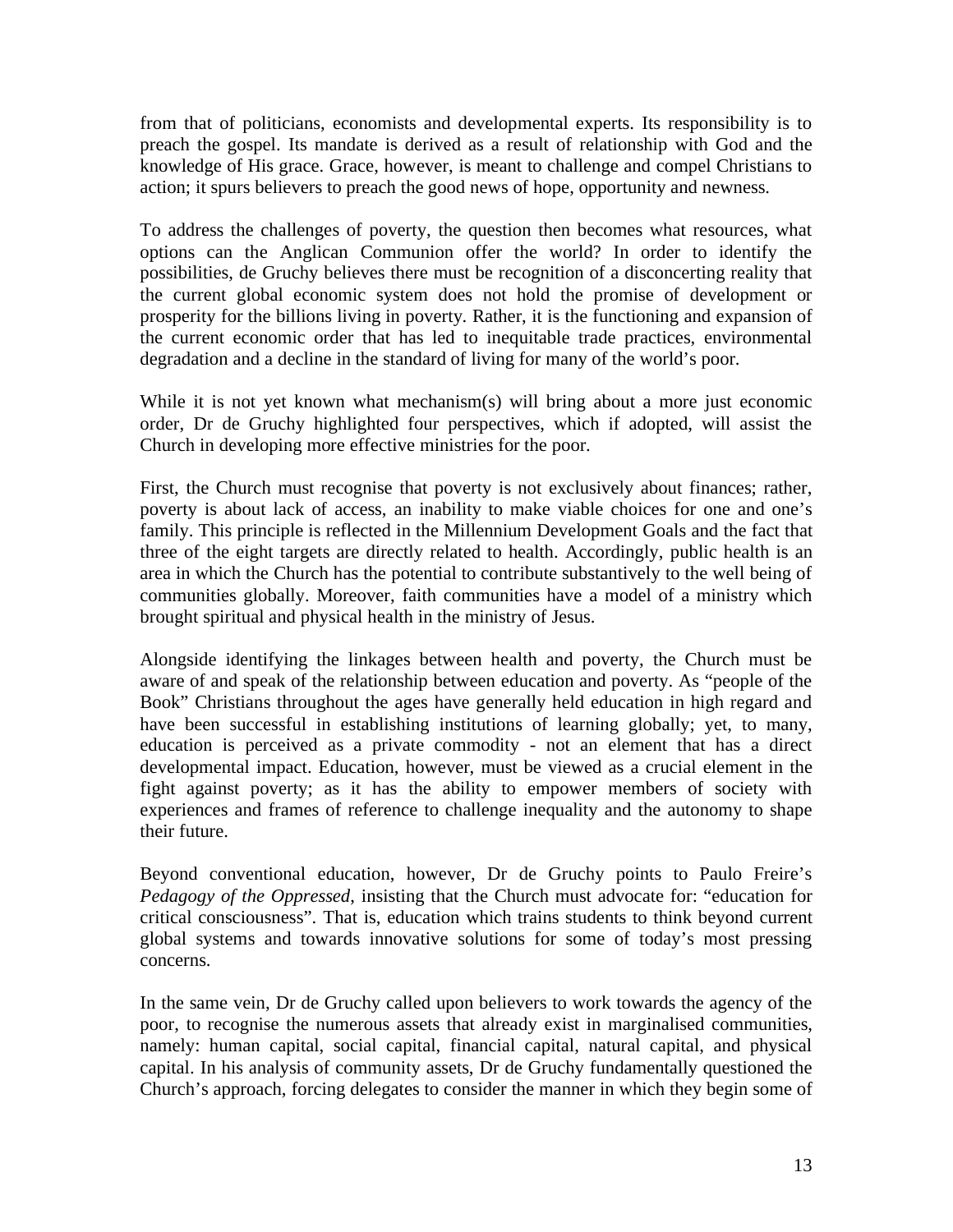their interventions. Does the Church first seek to understand the strengths from which poor communities are operating, which can be augmented through true partnerships, or are constituents asked to operate out of their weaknesses, by recalling all that they lack? In its work, the Church should seek to empower individuals and communities, assisting them in developing their own strategies for improving their lives. Dr de Gruchy points out that this notion of self-reliance is not at all new, but it is embodied in traditional African philosophies and the thought of more modern African leaders such as Julius Nyerere, who advocated for *ujamaa*, familyhood and *kujitegemea,* self-reliance.

Finally, Dr de Gruchy called upon the Church to pay special attention to issues of food sovereignty. Globally, enough food is produced to feed 110% - 150% of the world's population; yet nearly 1 out of 6 people go hungry daily. Like all other developmental matters, food security is linked to a myriad of other issues, many environmental in nature. A significant number of disasters caused by climate change, largely the consequences of the north's excesses, occur in the global south, impacting communities' ability to produce food. Not only is food security affected by the environment, it is also linked to the empowerment of girls and women. They are often the first ones to go hungry in a household. As such, the Church must address not only food security, but also food sovereignty, with the awareness that nutrition directly impacts on the physical and mental development of an individual, affecting the development of society at large. Given that much of Christian prayer life revolves around notions of daily bread and provision, the body of Christ must proactively work towards communities modelled on those in Acts, where the sharing of food and resources was for the benefit of all.

Dr de Gruchy's comments were a challenge to all delegates, one in which participants were reminded that there are no easy answers. Asking what it would take to bring about a more just economic order, delegates were confronted with how much of contemporary life is bound to practices that perpetuate injustice, ranging from the produce families purchase to healthcare plans to pensions. In light of this reality, the commitment of TEAM attendees in the wake of this session was not an unrealistic attempt to craft the perfect solution within the week of the conference, but to go beyond short-term interventions to look for root causes in an effort to create lasting solutions.

## **4.2. Food security and nutrition: Impact on the most vulnerable**

Alongside Dr Steve de Gruchy's presentation on the first Millennium Development Goal, delegates to the TEAM conference were privileged to hear from Ambassador Shelia Sisulu, Deputy Executive Director of the World Food Programme (WFP). Ambassador Sisulu, a member of the Anglican Communion, opened her presentation by highlighting the grave need for interventions around food security. Currently, 800 million people worldwide are starving, while 24 000 children die daily. Furthermore:

- Hunger and malnutrition are the number one risk to global health, killing more people than AIDS, malaria and TB combined
- Iron deficiency is impairing the mental development of 40 to 60 percent children in developing countries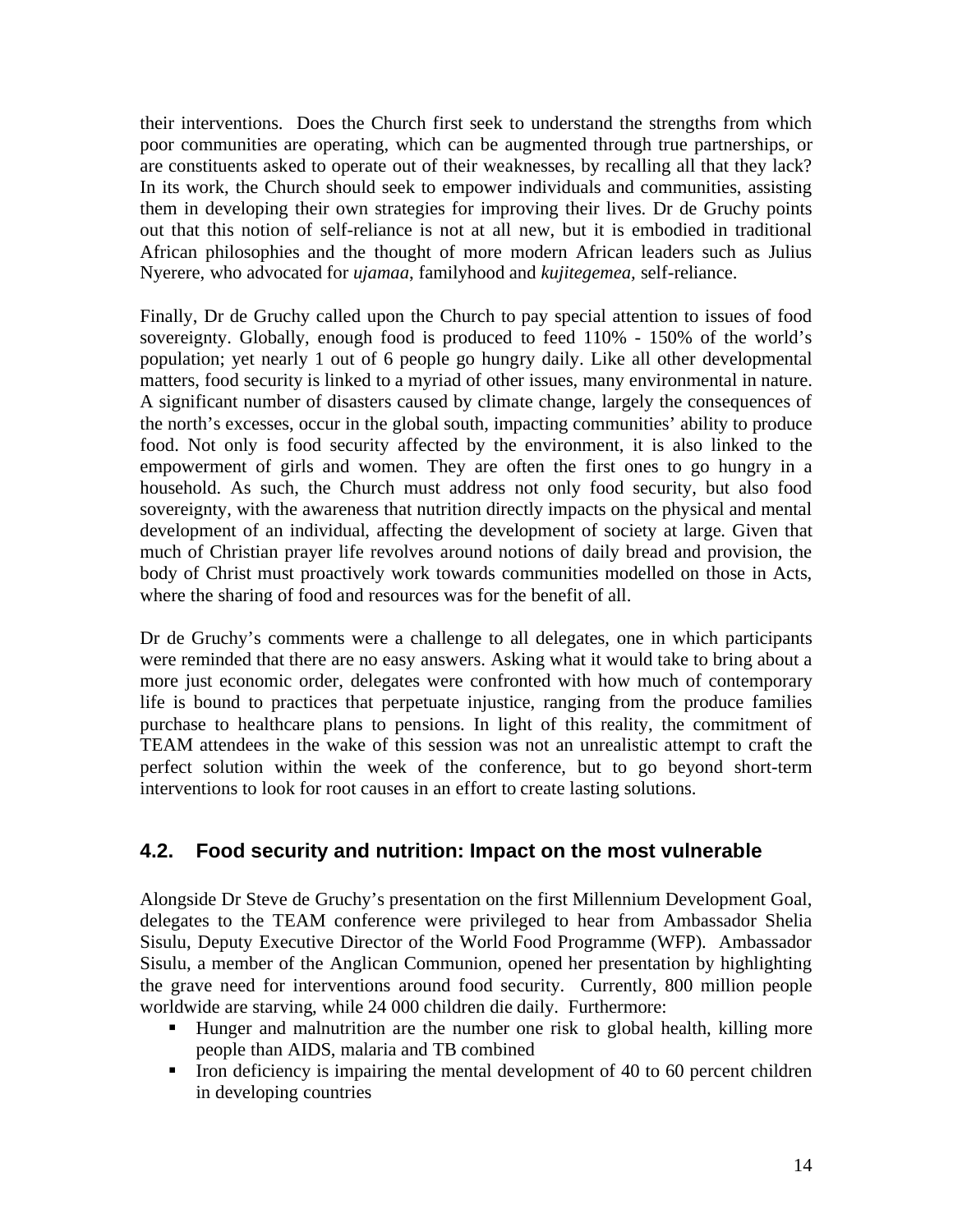- Lack of iron affects 4,5 billion people damaging productivity and cutting GDP by two percent in some countries
- HIV and hunger work in tandem: malnutrition accelerates HIV's progression while HIV worsens malnutrition
- Anti-retroviral drugs are not as effective in individuals suffering from malnutrition.

The role of the World Food Programme is to intervene in areas that are affected by famine in order to save lives. WFP coordinates the efforts of NGOs, governments and suppliers to ensure that food gets to those who need it most in time In addition to addressing active famines, WFP also operates feeding programmes in communities globally. Annually, the programme's efforts ensure that 90 million people in more than 80 countries are fed.

In her remarks, Ambassador Sisulu pointed out that access to food has much larger implications for development and is fittingly positioned within the first Millennium Development Goal. This is evident in the programme's work with families affected by disease, in the wake of natural disasters, and in its educational interventions.

Ambassador Sisulu highlighted that among the WFP's interventions, families affected by HIV and AIDS often need considerable amounts of assistance in securing food. In Africa for instance, 70% of food is produced by women while men generally work in cities. When the breadwinner falls ill, on average, a family spends 87% of its income to keep their loved one alive. By the time the second breadwinner passes away, families are typically destitute. When one or more parents fall ill, not only is his/her ability to produce compromised by their personal illness, but also by the requirements of nursing their partner. As a result, children are immediately faced with hunger. Even in scenarios where orphaned children are absorbed into extended families there is often a strain on resources, not to mention inequalities that arise from the stigma of being associated with HIV and AIDS.

To serve the needs of vulnerable children such as those affected by HIV and AIDS, the WFP has embarked on an extensive school-feeding programme. By supplying students with take-home rations, for which good monthly attendance is a prerequisite, children become an asset and are more readily welcomed into extended family structures. This system also reduces the vulnerability of children to pressure, particularly for girls to enter into high-risk relationships in order to obtain food and other necessities.

School feeding programmes such as these often contribute to improved academic performance in children; first, by encouraging high rates of attendance and by contributing to the physical and mental development of youth.

Ensuring access to food will also assist the global community as it strives to achieve the MDGs related to maternal health and child mortality. As Ambassador Sisulu explained, malnutrition is often passed from mother to child. If a young woman is undernourished as a child, the likelihood of giving birth to a child with developmental challenges increases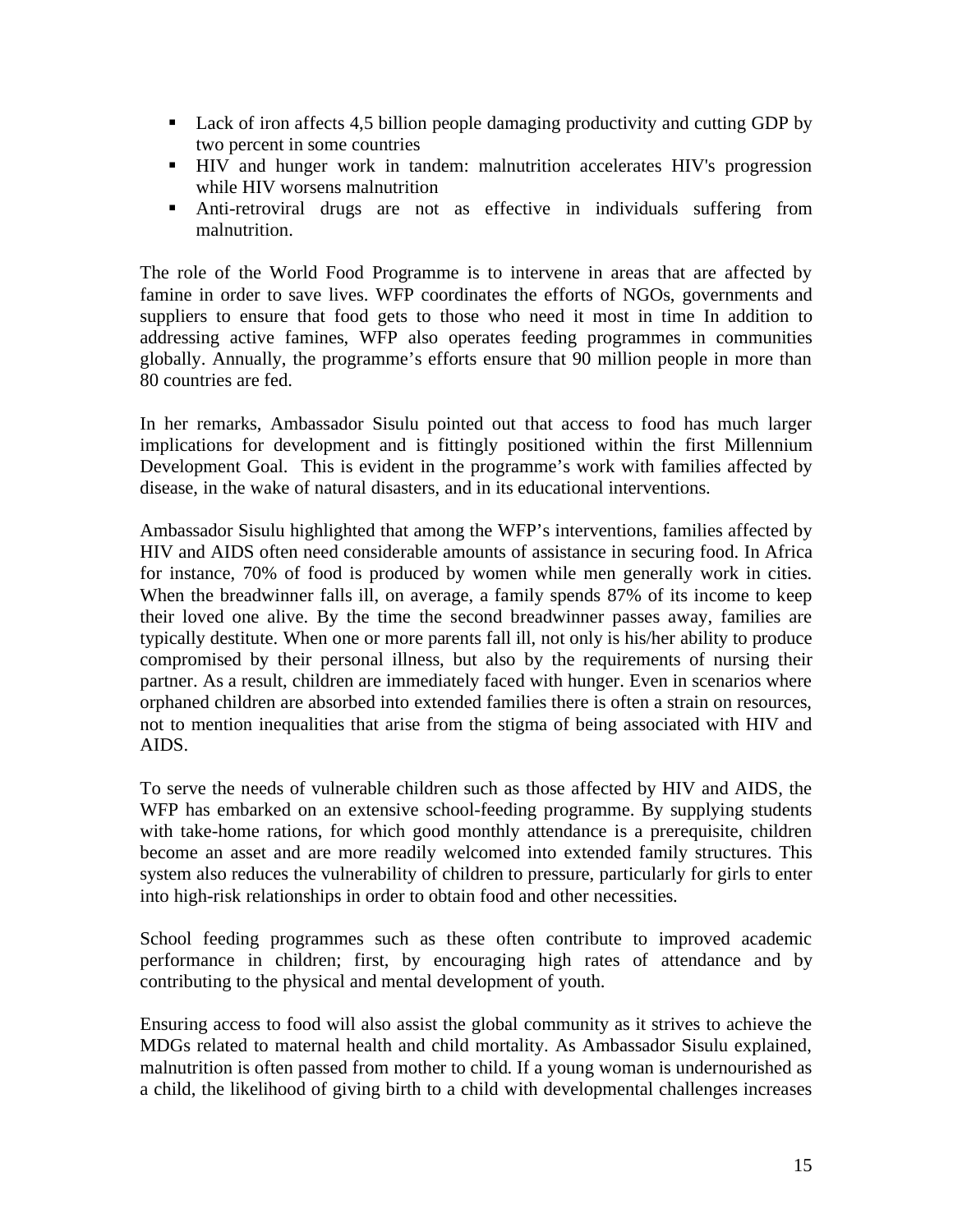substantially. Furthermore, a mother who is malnourished is more likely to give birth to a child who will die in the first week of life; and in the event that the newborn does survive, he or she will be more likely to suffer from conditions such as diabetes, hypertension and heart disease.

Beyond issues related to health, in communities that have suffered from devastating natural disasters, WFP in conjunction with partners such as UNICEF, has found that when schools are established, communities quickly regain normality. Not only do children receive meals at schools, their parents get the opportunity to participate in food or food for training programmes during the times of disasters. This allows them to acquire skills while at the same time receiving rations to help sustain their families.

In all these interventions, however, the WFP is mindful that the root causes of hunger need to be addressed. Central among these causes is climate change. Over the last two decades, the number of food emergences annually has risen from 15 to over 30%; and poor communities are often the ones most adversely affected. In light of these realities, the World Food Programme works with governments to establish early warning systems and to be able to predict and assess their needs. One such recent example of an improvement in government capacity was in Mozambique. Seven years ago, when there was a flood in Mozambique, the government was unable to cope with the deluge but during the most recent floods, the government was able to warn more communities in time and to provide relief assistance quickly. While celebrating advances such as this, more works remain to be done.

Beyond sharing the plight of those who lack food security, Ambassador Sisulu also articulated that in all of its endeavors, the WFP views the Anglican Communion as a valuable partner. Given the scope of the Church's ministries, its presence in the most remote areas, and its long history of educational service, the Communion is well positioned to partner with the WFP to ensure that millions of people globally have access to food and proper nutrition. **In 2006, Archbishop Williams visited Sudan and a school feeding programme in one of the nation's most impoverished regions**. Since then, Archbishop Williams , as well as other members of the Communion expressed ongoing interest in the work of the World Food Programme.

In response to Ambassador Sisulu's presentation, conference attendees sought to incorporate schools more centrally into developmental interventions, agreeing that they can in fact serve as nodes of social service delivery. More than that, however, delegates interrogated the role of WFP in communities, emphasizing that where possible goods should be sourced from local areas and that in the wake of disasters, infrastructure should remain even when WFP departs.

In complete agreement and highlighting the work and skills for food programmes as interventions intended to contribute to the long-term viability of communities, Ambassador Sisulu elucidated the manner in which food relief is often politicised. As often as possible, WFP attempts to source food from local communities or neighbouring regions; however, when resources are donated to WFP from the international community,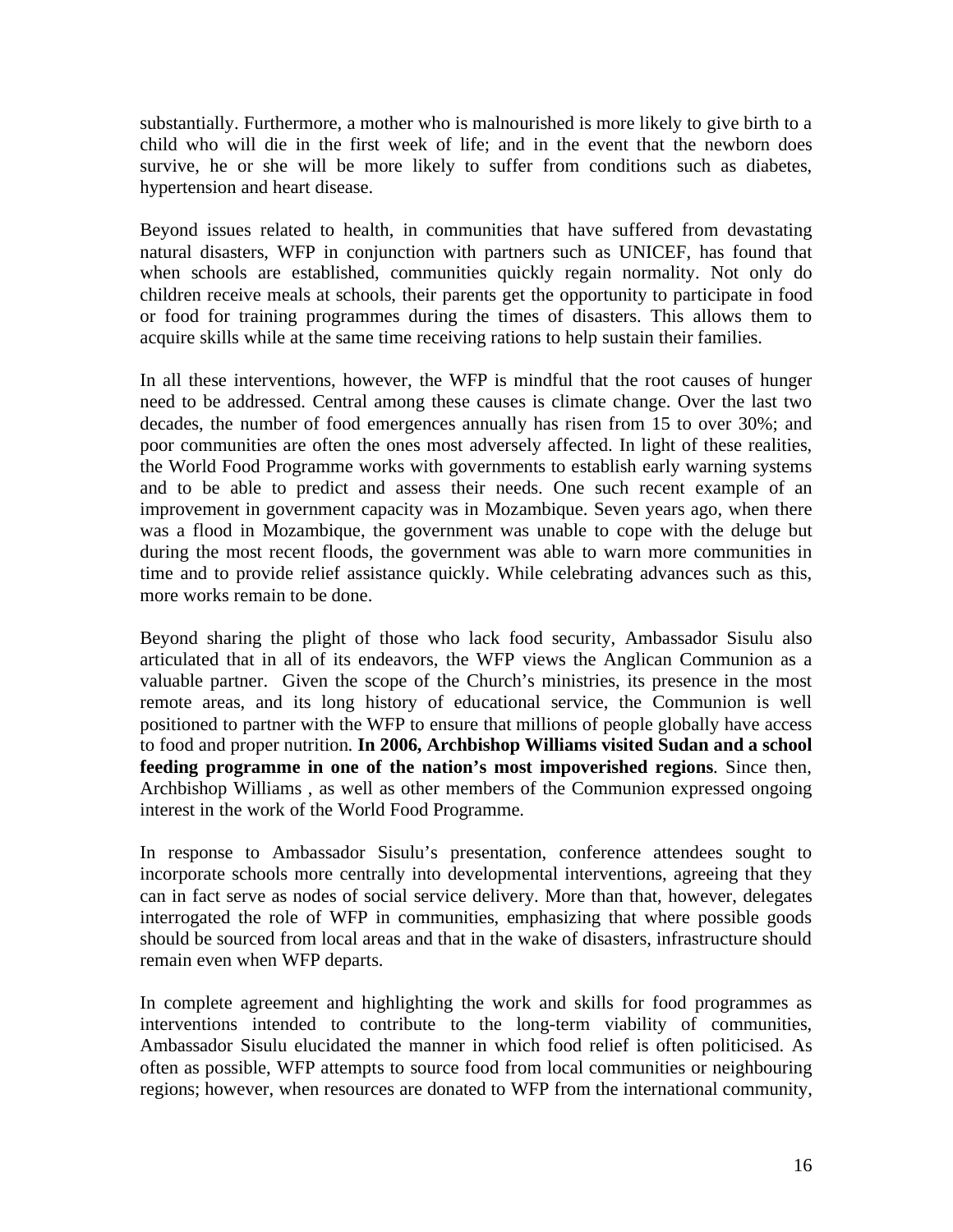states often stipulate where the food should originate and where it can be utilised. Moreover, when it becomes evident that a food crisis is imminent, some markets in neighboring regions raise prices in anticipation of incurring additional profit. These issues of restricting resource use and in unethical pricing were depicted as areas in which the Communion can make an impact through advocacy and awareness building.

## *5 . Education for all: MDG Goal 2*

Repeatedly throughout the conference, one of the themes that arose was the Church's commitment to education globally. As articulated by the World Council of Churches in 1968, "It is a Christian concern for the wholeness of the human being, for the quality of the common life, for the direction in which humanity goes, that turns us towards education now and sets us inside it and will not let us disengage." In 2000, with the signing of the Millennium Declaration, the community of nations also reaffirmed its commitment to the importance of education in making universal primary education a Millennium Development Goal.

In deliberations during the TEAM conference, members of the Anglican Communion also reaffirmed their commitment to ensuring quality education. Beyond that, however, it was agreed that as the body of Christ, the Church's responsibility is to ensure that all people, whether young or old, rich or poor, have access to education as education is a basic human right. Delegates also established that in its advocacy, the Church must work for much more than primary education. Instead, the Communion ought to promote types of training, whether primary, secondary, vocational or informal, that will empower communities in the manner in which Dr Steve de Gruchy described.

Furthermore, as the Church, a principal responsibility is to look beyond the quantity of education, and to assess the quality of education. While the second MDG focuses on enrollment, the Communion must also assess retention, and develop strategies to assist learners in continuing their education. Additionally, the Church must consider issues such as teacher to pupil ratio while investigating what types of facilities are available to learners and the distances they must travel to reach those facilities. Often, stories are told of learners attending classes under trees without access to adequate materials. The Communion can serve as a partner to these communities by mobilising resources, and by pressing governments to cater for more than the minimum standards. This includes providing for secondary education as well as vocational training and adult literacy.

Churches can also add value by assisting in teacher training and contributing to the development of curriculums that are culturally and socially relevant. The Church can further make a unique contribution by ensuring that ethical and moral issues are included in school curriculums.

Given its mandate to pursue holistic education, the Communion must also recognise many challenges facing learners and the reality that schools are in many ways becoming extended homes. As youth lose parents to HIV and AIDS and other diseases, extended families, when present, are often unable to cope with the needs of orphans. In the worst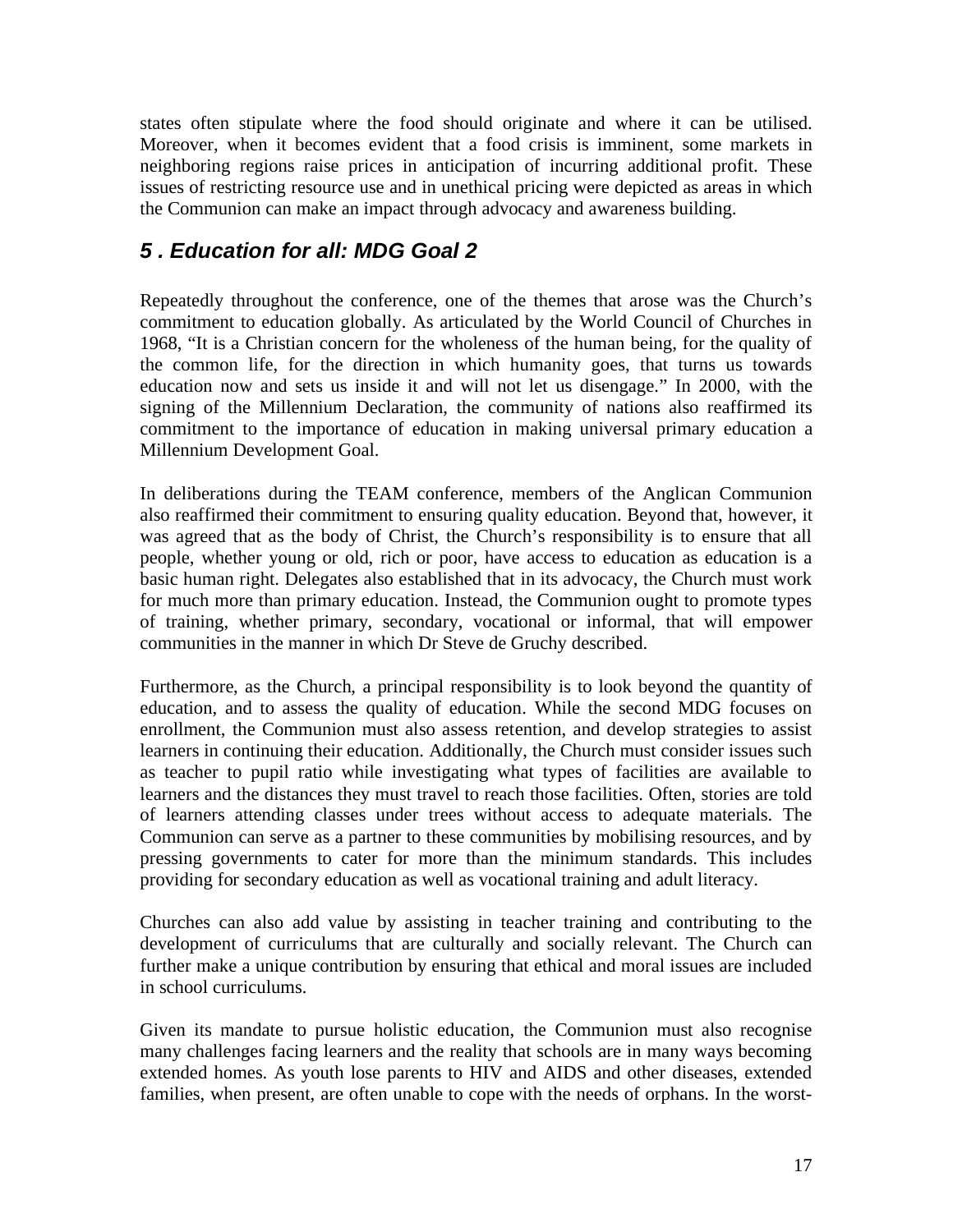case scenarios, children are rearing themselves and their siblings. In such circumstances, education, in the face of pressing needs such as food and housing, is no longer a priority. By providing meals and other social services via schools, the Church can help to ensure that the needs of families are met and some level of education attained, creating the possibility of a better future.

## *6. Gender issues in the new millennium- MDG Goal 3*

On 8 March 2007, during the course of Boksburg II, the world celebrated International Women's Day. Established in the early  $19<sup>th</sup>$  century, this commemoration rightfully acknowledges and celebrates the strides women have made in all spheres of life. However, as Ms G Njoni of South African Women in Dialogue expressed, in the new millennium, girls and women still face daunting challenges as:

- $\blacksquare$  3/5 of the 1 billion poorest people in the world are women
- $\approx$  2/3 of the 960 million people who cannot read are women
- Women in the global south and the global north earn less than men for the same work
- 57% of those infected with HIV in sub-Saharan Africa are women
- Rape and violence against women has become endemic in war situations
- Women of all socio-economic, religious and racial backgrounds are victims of domestic violence
- 500,000 women die annually from pregnancy and childbirth; while another 18 million women suffer childbirth related disability and disease

The reality of the plight of women is reflected in the third MDG, which calls for gender empowerment and the elimination of gender disparities by 2015. While gender may appear to be a standalone item in the lineup of Millennium Development Goals, the reality is that without the full participation of women in society, developing nations will never achieve the MDGs, let alone reach their full potential.

Additionally, as the aforementioned statistics indicate, women are disproportionately affected by poverty and disease. By empowering women and girl children, the global community is ensuring that these individuals are equipped with the knowledge and tools to make better decisions for themselves and their families, helping to break cycles of poverty and abuse.

Beyond issues of poverty, the Communion's concern about violence against women was raised. While it has been widely acknowledged that sexual violence and physical abuse of women and girl children is all too often systematically employed as a tool of war, the Church must also recognise that domestic violence is an all too common occurrence, affecting women of all socio-economic strata in both developed and developing nations. An integral part of the Church's mandate is to speak against violence and the marginalisation of women. Delegates agreed that the responsibility for gender empowerment lies equally with men and women. Furthermore, the manner in which the Church socialises its children, and the types of relationships members of the Communion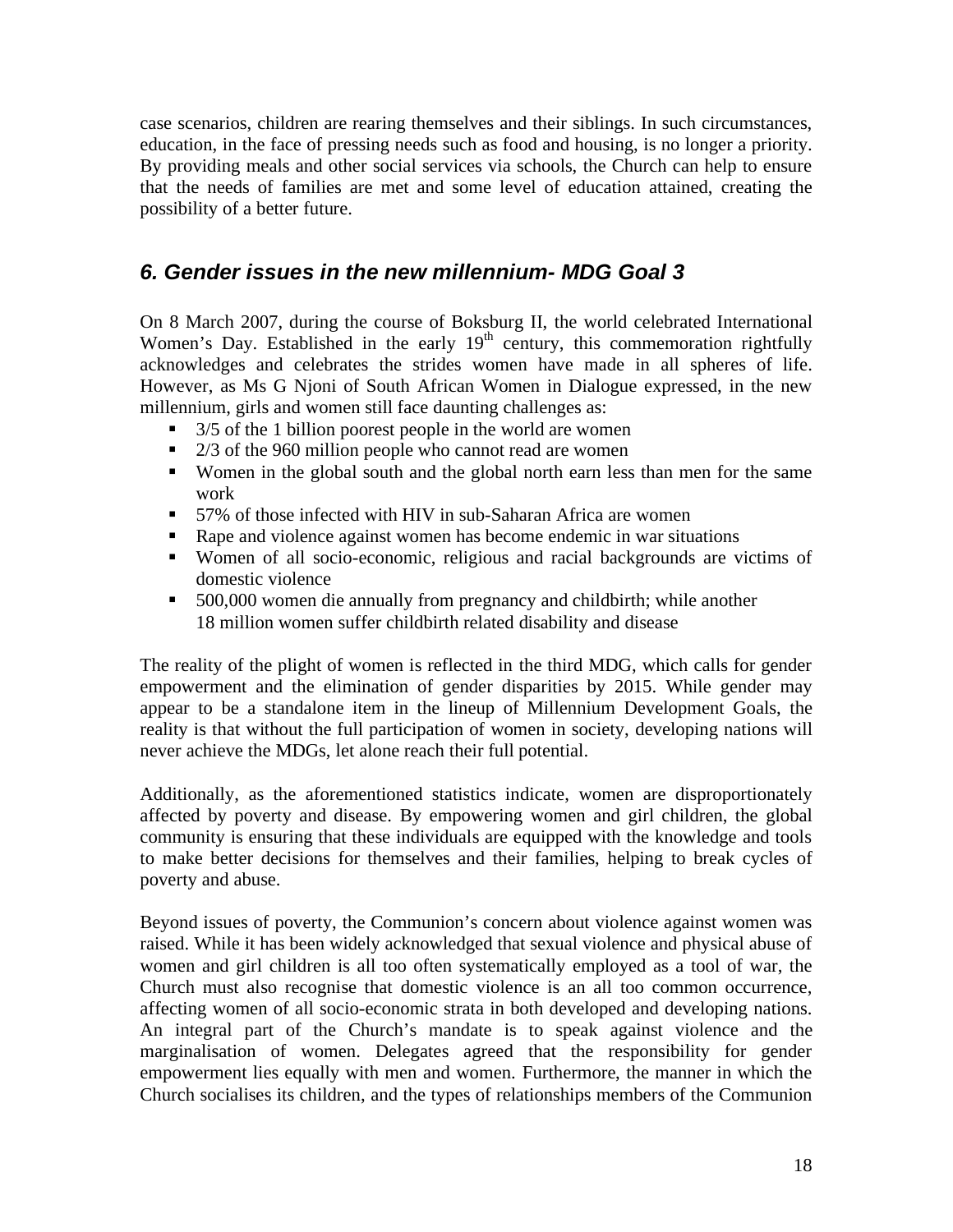model, will either reinforce gender disparities or serve to create the inclusive community to which God calls humanity.

Delegates pointed out that presently, the Church has numerous strategies to promote gender equality and to facilitate the empowerment of women within its own body. A number of these policies have borne fruit as women have made many advances and achieved leadership positions within the Church and the world at large, yet significant work remains. Accordingly, alongside the policies and programmes to serve the needs of girls and women - which serve the needs of the entire community - attendees asserted that a change of mindset, in both men and women, about gender and gender roles must occur. Therefore, in dialogues going forward, TEAM delegates committed to using inclusive language.

Most importantly, delegates were encouraged to examine the *Bible*, the source of the Church's mission, to speak against patriarchy and to advocate for equality. The scripture was highlighted as an essential tool to combat domestic violence and sexual abuse, not only within the body, but also in advocacy at large for an end to violence against women. As members of the same body, delegates concurred that women and men alike must work in full partnership for the achievement of these critical goals.

In affirmation of the conference's work around issues of gender and equality, the Ordained Women at TEAM 2007 issued the following statement:

*"We, women clergy of the TEAM 2007 meeting in Boksburg, South Africa, 7 to14 March, celebrate the presence and leadership of ordained women from across the Anglican Communion. Our participation reflects the significant contribution women are making in the Church and in the world.* 

*Our experience in these days has been of creative and diverse contributions by women. Our work has been blessed by the shared leadership of men and women in our liturgies, our theological reflections and in our strategy for social action.* 

*The MDGs urge us to work for gender equity. We have heard many voices argue that families and communities flourish, human health and welfare prosper when women are empowered. The status and effectiveness of women is not merely a strategy for development. It is a biblical mandate for the Church. God's covenant*  with all humankind and the baptismal promise of redemption speak of the value of *all human life both male and female made in the image of God.* 

*The witness we give to the claims of gender equity is limited by our own institutional tension around the ordination of women. Some provinces do not yet ordain women. In most provinces, women hold a disproportionately small number of senior positions.* 

*We urge provinces of the Communion to join with us in recognising the contribution of those women already ordained, and to redress the undervaluing and disempowering of women within the life of the Church. We commend the*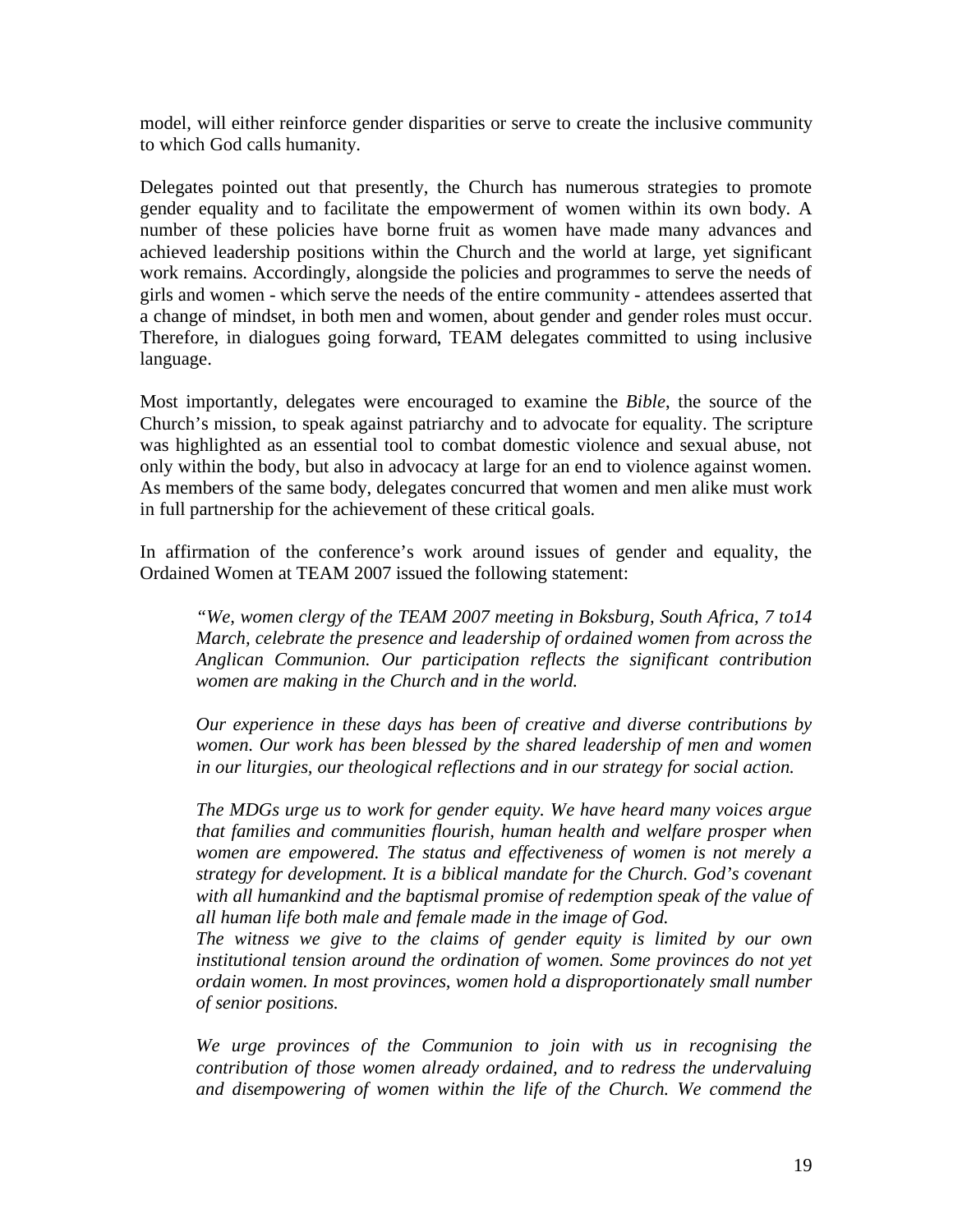*Conference for recognising that we must put our own life in order as we call upon the world to work for gender equity."* 

## *7***.** *Health MDG Goals 4 and 5*

During the course of Boksburg II, participants also had the opportunity to engage in a number of dialogues pertaining to health and health related issues. Topics of discourse included HIV and AIDS, maternal health and child mortality.

## **7.1 Maternal health and reducing child mortality**

A common thread of TEAM discourse, beyond gender specific issues, was the importance of women and mothers in developmental efforts at large. The contributions of women, in and out of the home, are essential if the world is to make any developmental progress at all. Yet, today, complications from pregnancy and childbirth are a leading cause of death and disability among women of reproductive age in developing countries. The statistics indicate that:

- In Africa, a woman has a 1 in 16 chance of dying in childbirth, whereas a woman in North America's risk is 1 in 3,700
- Approximately 530,000 women die each year from maternal causes
- 18 million women annually suffer from injuries, infections and disabilities in pregnancy and childbirth

Tackling issues of maternal health is not only critical for the survival of mothers, but the well-being of children. As is the case with the seven other Millennium Development Goals, maternal health and child mortality cannot be addressed in isolation. In order to ensure that mothers have healthy pregnancies and children healthy starts in life, gender empowerment and poverty must be addressed. Without access to education, medical attention, and resources to ensure good nutrition, communities will be able to do little to improve maternal health.

As Dr Stephen Dzisi of Episcopal Relief and Development shared during a workshop he facilitated on maternal health and child mortality, the majority of maternal deaths are preventable. Bleeding, unsafe abortions, hypertension, obstructed labor, anemia and infections are the leading causes of maternal deaths. Dr Dzisi also identified three significant delays that contribute to many children and women losing their lives or being injured.

The first delay generally occurs in the home. In Ghana for instance, the majority of women give birth at home with traditional birthing assistants, who are trained to varying degrees. Frequently, a lack of information or inadequate knowledge about danger signs during pregnancy and labor mean that women do not seek the correct medical attention in a timely fashion. Along with lack of knowledge, cultural and traditional practices that restrict women from seeing medical personnel are frequently adhered to, to the detriment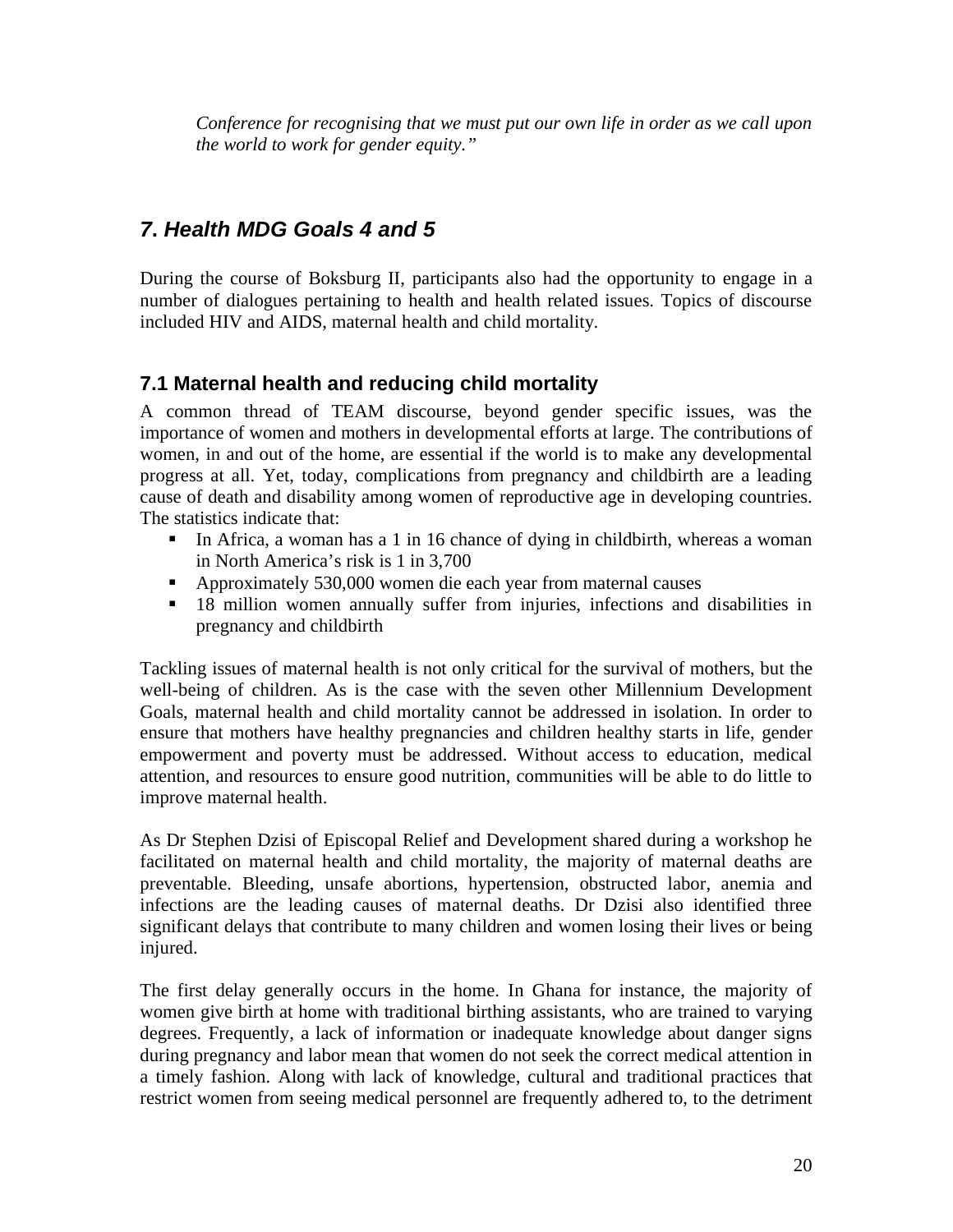of women. Yet all too often, poverty and the inability to pay for treatment keeps women from obtaining medical attention.

Beyond delays in the home, women can experience delays when attempting to access medical facilities. This is particularly true in rural areas where medical attention can be many kilometers away. And accessing health facilities when faced with poor roads and insufficient transportation can take an inordinate length of time.

Unfortunately, once women do reach health facilities, they are not guaranteed prompt or sufficient care. As is the case with much infrastructure in developing nations, medical facilities are often overburdened and under resourced. Skilled staff tend to be too few while equipment, medication and space are often in short supply, if available at all.

Even when women's lives are spared, they too often spend the remainder of their years suffering from severe disabilities and debilitating pain. Most frequently, after dangerous labors, women experience: chronic anemia, fistulae, chronic pelvic pain, emotional depression, and maternal exhaustion.

Despite the dismal statistics surrounding maternal health, Dr Dzisi did share that a number of interventions can be undertaken to improve the health of new mothers and their children. Among the interventions which can serve to significantly reduce maternal deaths is a change in the policy implementation environment. Already, a number of countries are signatories to the Abuja Declaration, which calls for allocating 15% of total national budgets to health care, 20% of district health budgets to health care, and 2% of district assembly budgets. Allocations such as this will serve to improve maternal health directly, by ensuring that hospitals have adequate resources, and also indirectly, by giving women increased access to medical services and information before they even become pregnant.

Secondly, governments can provide obstetric care at the district level, ensuring that adequate facilities exist. Also, by instituting practices that are familiar to local women, service providers can increase the likelihood that would-be mothers make use of the new facilities. These practices range from intake procedures, to the foods served, to the manner in which women are cared for post-delivery.

Furthermore, access to, not only the existence of, essential obstetric care needs to be improved. By strengthening referral systems, providing ambulance services, and improving communications, communities can ensure that women will are able to reach medical facilities in a timely fashion.

Another critical intervention is in the area of skills training and development. By training traditional birth assistants, as well as providing communities with midwives and doctors trained in obstetric surgery, much needed capacity can be added to local communities.

Additionally, newborn care can be improved by training medical personnel in appropriate techniques and promoting a package of newborn activates, whether the baby is born at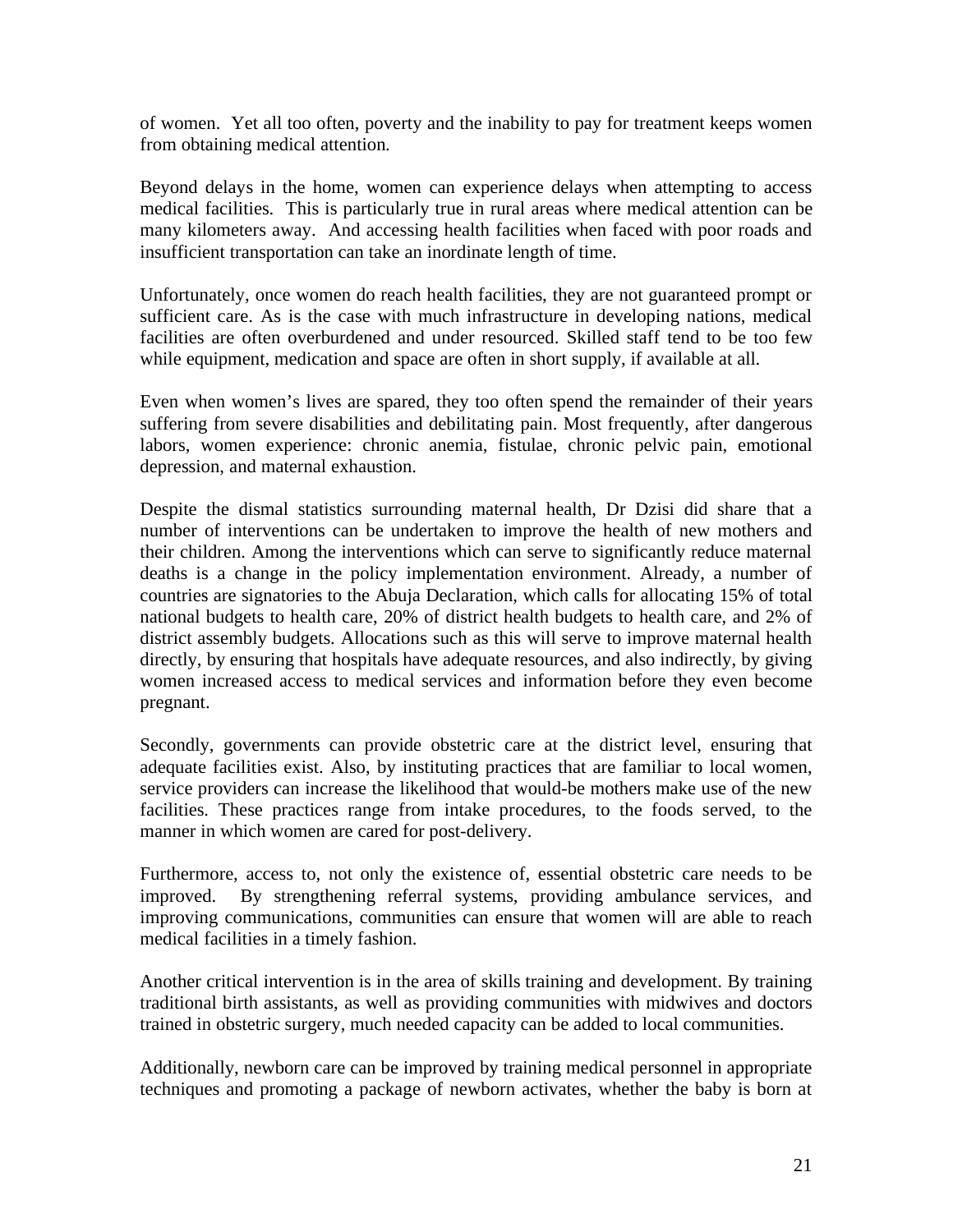home or in a medical facility. Beyond clean deliveries and cord care, immediate and exclusive breastfeeding can also significantly improve neonatal health.

Finally, since 15% of pregnancies in developing countries occur in adolescents, improving adolescent health will contribute to an improvement in maternal health. This can be accomplished by expanding adolescent sexual and reproductive health services and developing livelihood skills programs for youth.

Given that the Church provides significant portions of health care in developing countries, and up to 40% in African nations, the Communion is well positioned to interact with communities over maternal and newborn health. Women's Groups and Mother's Unions are key combatants in this fight, as women are more likely to discuss health concerns with another woman before seeking medical attention, or discussing health matters with a spouse. Equally as essential, however, are men's groups, as men have the ability to ensure that spouses and family members receive adequate medical care. Youth groups are also critical in this fight as awareness can serve to delay sexual activity and pregnancy.

In addition to challenges surrounding healthcare, delegates also asserted that the Church must acknowledge the role domestic violence plays in damaging the health and wellbeing of both women and children. This unfortunate reality is true in both the global north, where stories of children dying as a result of injuries at the hands of caretakers and family members abound, as well as in the global south. TEAM delegates agreed that the Communion must actively work toward the eradication of domestic violence in its body and the world at large.

## **7.2 HIV and AIDS - MDG Goal 6**

Although the Church has been faced with HIV and AIDS for nearly 30 years, it is a disease that continues to present the Communion and its members with grave physical and social challenges. According to Dr Peter Okaalet, of MAP International, HIV is an exceptional disease for a number of reasons, the first being that there is no plateau in sight. Despite concerted public health campaigns and advances in technology and treatment, globally, the incidence of HIV infections rises annually. Secondly, the impact of the Aids pandemic is extensive. Beyond attacking the most productive sectors of society and damaging the social fabric of communities, confronting HIV and AIDS often means challenging cultural norms and speaking openly about topics that are considered taboo.

In the fight against this pandemic, the community of nations has had various levels of success. In nations such as Swaziland, the incidence of HIV infection has steadily risen to its current prevalence of over 40%. In contrast, through a series of public interventions, Uganda has seen a significant decline it its HIV infection rate. There are other cases, such as Senegal's in which the rate of HIV prevalence has never risen above 2%. In its quest to overcome this disease, the Church must endeavor to understand the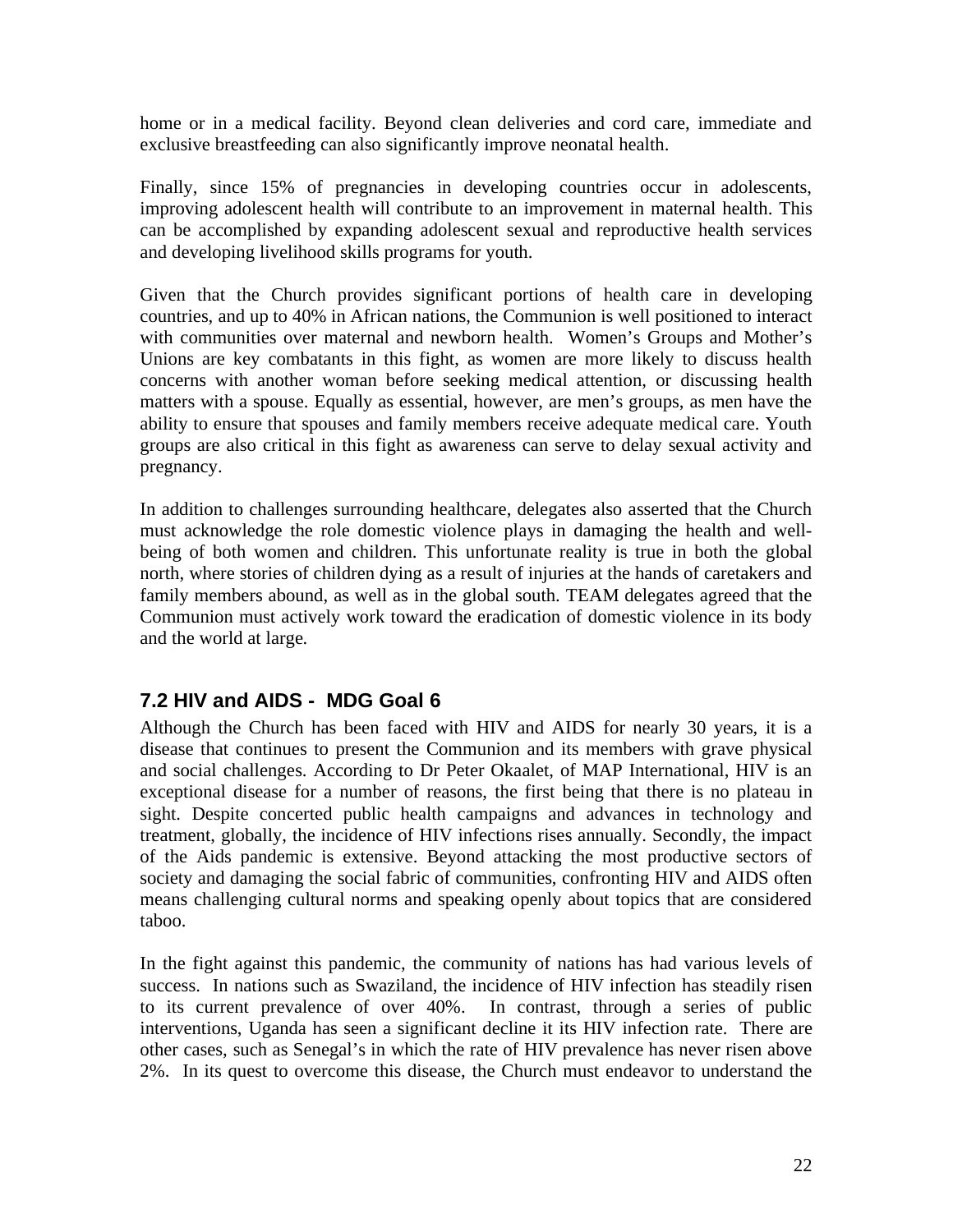cultural, religious, social and economic factors that contribute to the success, and failure, of HIV and AIDS interventions in various contexts.

In the fight to bring an end to HIV and AIDS, Dr. Okaalet also identified three essential elements, the first being activism and responsible leadership. Stakeholders must ensure that messages emanating from those in Church, community and political leadership are clear and consistent. Secondly, adequate finances must be allocated to fighting the pandemic; and thirdly, the many policies and recommended practices developed in relationship to HIV and AIDS ought to be fully implemented.

Dr. Okaalet also shared relatively new concepts in the discourse around HIV and AIDS Instead of the traditional acronym of ABC: Abstinence, Be Faithful, and Condom Use, SAVED, a more holistic acronym is being championed in many circles:

- Safer sexual practices
- Access to treatment (ARVs and drugs for OIs)
- Voluntary counseling and testing
- Empowerment especially of women and youth
- Disease control

Additionally, there has been increased dialogue on male circumcision as a method to minimize the risk of HIV infection. However, there is some concern that advocating for male circumcision may inadvertently communicate that female genital mutilation is an acceptable and healthy practice.

Dr. Okaalet also called for the full participation of those infected and affected by HIV in the Church's efforts to combat the disease. Those living with HIV should not be viewed as passive beneficiaries, but as active and equal partners in advocacy and educational efforts. Finally, a concerted effort must be made to educate youth; awareness in this demographic will translate to fewer infections in the future.

During this session, the particular challenges of working within faith-based organisations were also highlighted. Within churches and other religious structures, there is an inherent tension between theological and moral messages about HIV and AIDS and discussions around prevention. In order for these tensions to be abated, the Church should facilitate greater communication between church leadership, members and the community at large.

In addressing issues of HIV and AIDS, the Communion must also address larger developmental issues such as that of the brain drain. While the World Health Organization recommends a national doctor to patient ratio of 1 to 5,000, many developing countries fall far short of this standard. In Kenya for instance, only 1 670 doctors and 3,900 nurses remain, while in Zimbabwe there are only 360 physicians. Of the 871 doctors trained in Ghana between 1993 and 2002, 604 have left the country. Mozambique will lose 6,000 lab technicians who work in the area of HIV and AIDS by 2010. Unless the dearth of medical professionals is managed, the global community will never be able to turn the tide against HIV, or the many other health challenges facing this generation.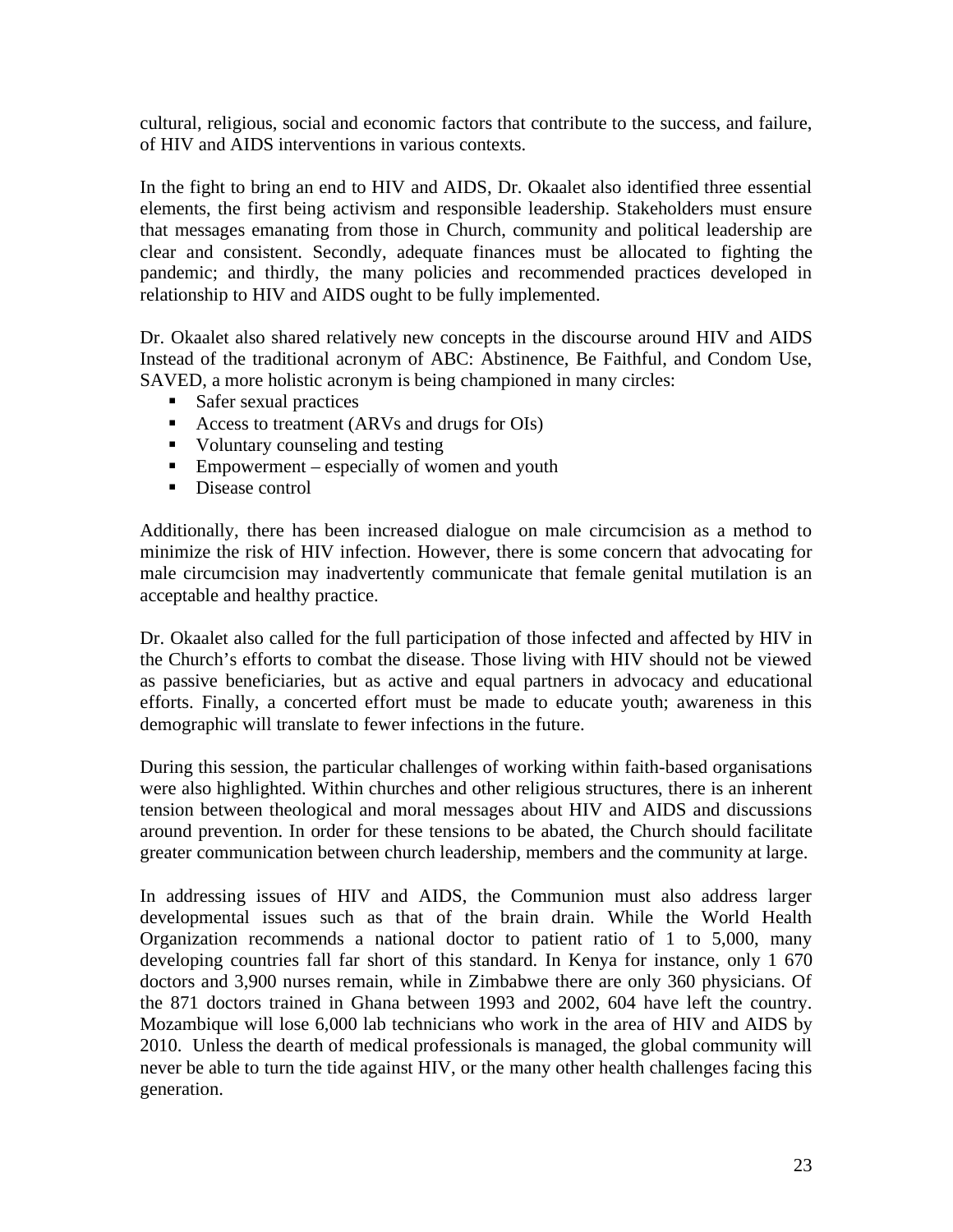Beyond the clinical and advocacy admonitions to TEAM delegates, attendees were also reminded of the human face of HIV and AIDS. Ms. Nomusa Njoko, an HIV-positive member of the Communion, reminded listeners that the pandemic is not only about facts and figures, but the Church needs to develop holistic responses to those affected and infected by the disease. Stating, "I don't need home care, a condom doesn't help my 12 year old son" Njoko encourage the Communion to meet the needs of those who are facing HIV, not only when they are critically ill, or in preventing further transmission; but also in how to live life and to live it more abundantly.

Ms Njoko also spoke of the critical need for women to be empowered, not because this is popular rhetoric, but because women need to have ability to speak out and to have more autonomy in their lives. As women become more economically independent, they will be less likely to tolerate unhealthy relationships. Only then will communities begin to turn the tide on HIV and AIDS.

As delegates had previously heard about the dangers of stigmatising those infected with HIV/ Aids from a clinical perspective, Ms Njoko also shared her own experiences of being rejected by not only the man who infected her, but also by her Church Community. A devoted member of the choir, once her status was revealed in 1994, Ms Njoko was told she was, "dirty in the eyes of God." Unfortunately, similar sentiments from the body of Christ are all too common. In recent years, Ms Njoko's experience with stigma has been less overt. Her perspective is that people have become diplomatic in public at least; however, barriers still remain to the full integration of those living with HIV and AIDS in Church and community life.

Moved by Ms Njoko's testimony and the tremendous work that remains in the battle against HIV and AIDS, delegates not only recommitted themselves to clinical work and advocacy around the pandemic, but also asserted that the Communion must go beyond tolerating or accepting those living and affected by HIV and AIDS, rather the Church must actively seek out and embrace these members of the body.

### **7.3 Malaria - MDG Goal 6 continued**

Despite the fact that malaria is a preventable and curable disease, it remains one of the world's greatest threats as 50% of the global community lives in malaria endemic areas. Annually, nearly two million people die as a result of malaria. In Africa, it is the number one cause of death, particularly in children, as every 30 seconds a child in Sub-Saharan Africa succumbs to the disease. Not only does malaria kill on its own, but also in conjunction with HIV and AIDS, the two diseases exacerbate one another, significantly reducing a patient's chance of survival.

Beyond its high mortality rate, malaria presents a significant economic challenge. It greatly inhibits economic growth, costing Sub-Saharan Africa alone an estimated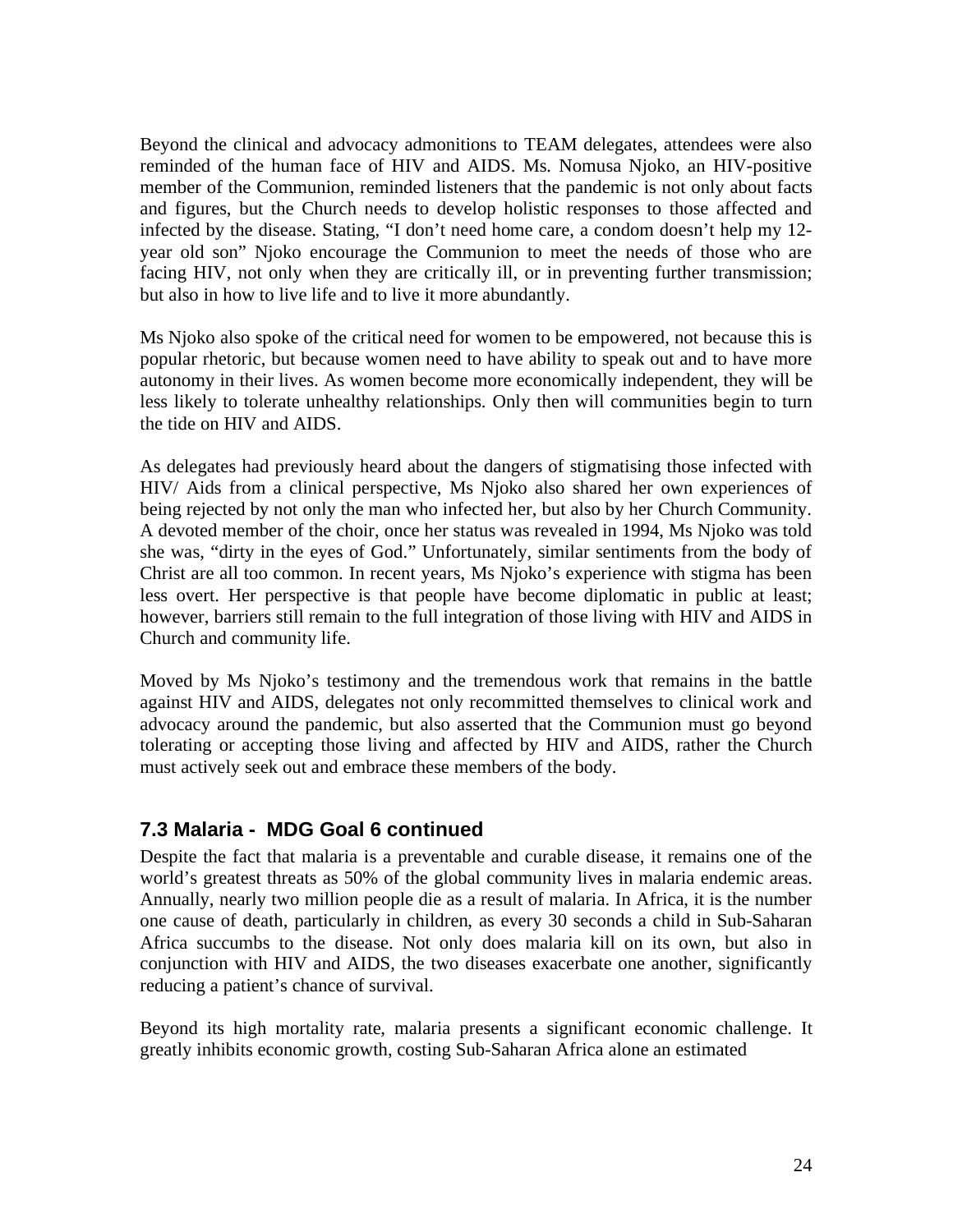US\$12 billion per year. Yet despite the fact that malaria kills more people than even HIV and AIDS, and its wide reaching economic impact, it receives far less attention in the public arena allowing it to remain a silent killer.

A major contribution, however, to a reduction in malaria infections can be made through basic education. Frequently, communities are unaware of the causes of malaria; but once they learn that mosquitoes spread the parasite, and where mosquitoes breed, communities are able to better protect themselves. Communities also need to be educated as to the symptoms of malaria, so when a family member falls sick, appropriate action is taken.

In addition to educating communities about malaria, Nets for Life—a program of the Anglican Communion - distributes long-lasting insecticide treated nets to communities in need. Given the Church's presence in communities globally, the Communion can contribute significantly to a reduction in malaria deaths by becoming an agent of education.

In redressing malaria, delegates once again singled out the utilisation of schools as nodes of social service delivery. Using existing educational programmes, delegates sought to develop a mechanism whereby learners and parents are educated about malaria and receive bed nets.

## *8. Environmental sustainability - MDG Goal 7*

Along with dialogues surrounding poverty, and disease, TEAM delegates also engaged in deliberations around the Church's imperative to develop environmentally friendly practices and to ensure environmental sustainability. As stated in the Anglican Consultative Council's (ACC)  $5<sup>th</sup>$  Mark of Mission, it is the responsibility of the Church to "Strive to safeguard the integrity of creation and to sustain and renew the life of the earth". Stewardship over the earth is in fact central to God's mission and therefore the mission of the Church and must be treated as such.

Furthermore, without preserving the resources of the earth, the community of nations will not achieve the Millennium Development Goals. Many of the systems contributing to the continued economic decline of poor communities are the same contributing to the gross pollution of the planet. This pollution of the earth is a leading factor in the increase in natural disasters such as drought, flooding and hurricanes. Although the majority of pollutants originate in the global north, these phenomena disproportionately impact the global south, further exacerbating existing conditions of poverty and disease.

Delegates also noted with alarm that climate change is bringing about the destruction of God's created order and increasing the suffering of the most poor and vulnerable, not only in the global south; but also in developed nations where large numbers of children born in inner-cities suffer from acute asthma and other ailments. Therefore, a reduction in carbon dioxide emissions and other greenhouse gases, alongside the development of renewable energy supplies, is key to the well-being of humanity.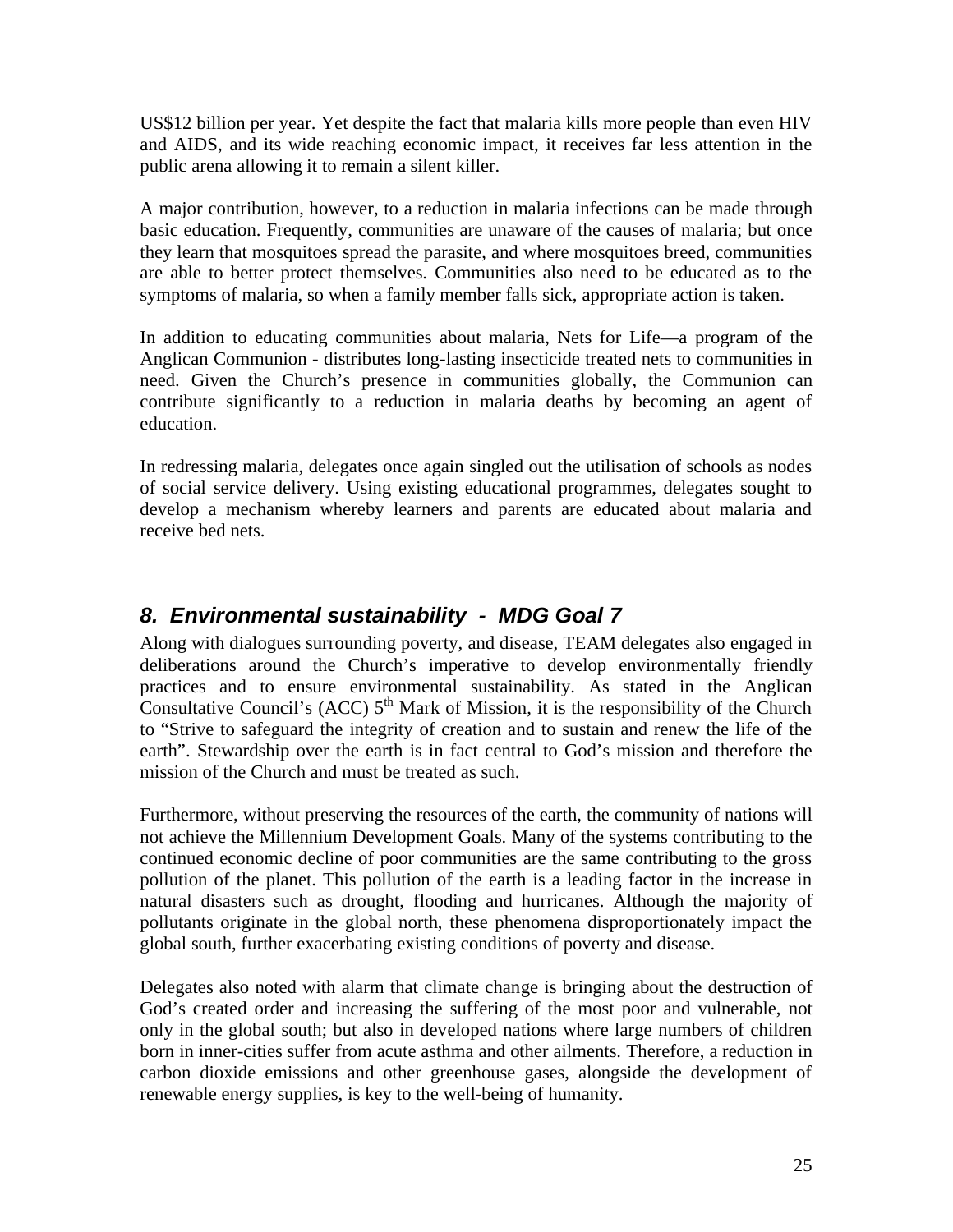As an entity endowed with a mandate to speak truth to power, delegates expressed that it is crucial for the Anglican Communion to hold governments and multinational corporations accountable for conducting environmentally sustainable business. Polluting God's creation for the benefit of the few, and to the detriment of the majority, is not a phenomenon that the Church can stand silently by and watch.

## *9. Strengthening partnerships for empowerment – MDG Goal 8*

The eighth Millennium Development Goal is one which calls for equitable and mutually beneficial relationships. In the many workshops, seminars, panels and speeches delegates attended, there was a constant call for the Anglican Communion to participate in relationships that bear fruit. More than that, representatives of a wide range of entities from the Millennium Campaign, to the World Food Programme to academic institutions, stressed the importance of partnerships with the faith community; not only the faith community at large, but the Anglican Communion in particular. This body is a sought after and desired partner because of its extensive history in developmental work and its unmatched grassroots network.

Accordingly, delegates were given the opportunity to explore and evaluate the many types of partnerships that the Communion is currently or considering engaging in. Discussions ranged from the need for partnerships with governments and multilateral institutions to establishing relationships with secular non-governmental organisations. Regardless of the type of organisation, it was repeatedly stressed that partnerships need to be entered into with the parameters clearly defined. As the Church, there are particular ideals and values that the Communion brings to each of its interventions. While there may not be organisational agreement in terms of beliefs, all parties must enter into partnership within the context of mutually beneficial outcomes and shared vision. Partnerships must also be entered into on the basis of mutual respect as true partnership is not achieved in instances where one party is viewed as inferior or in need of the other's resources. These principles apply not only to visible and recognized entities such as the United Nations, but are equally as important in relationships with local and under resourced entities.

Prior to entering into partnerships, however, the Church must assess its own internal resources. Frequently, there are individuals with expertise, financial resources and extensive networks within our own congregations. The Communion needs to improve its performance in identifying resources within parishes and across the Communion.

In the same vein, an issue that was repeatedly raised is that Churches are often unaware of what work is taking place in provinces other than their own, and at times, are not even fully aware of what neighboring parishes have undertaken. Therefore, the sharing and dissemination of information within the Communion is something that the Church must strive to formalise and continue in the years to come.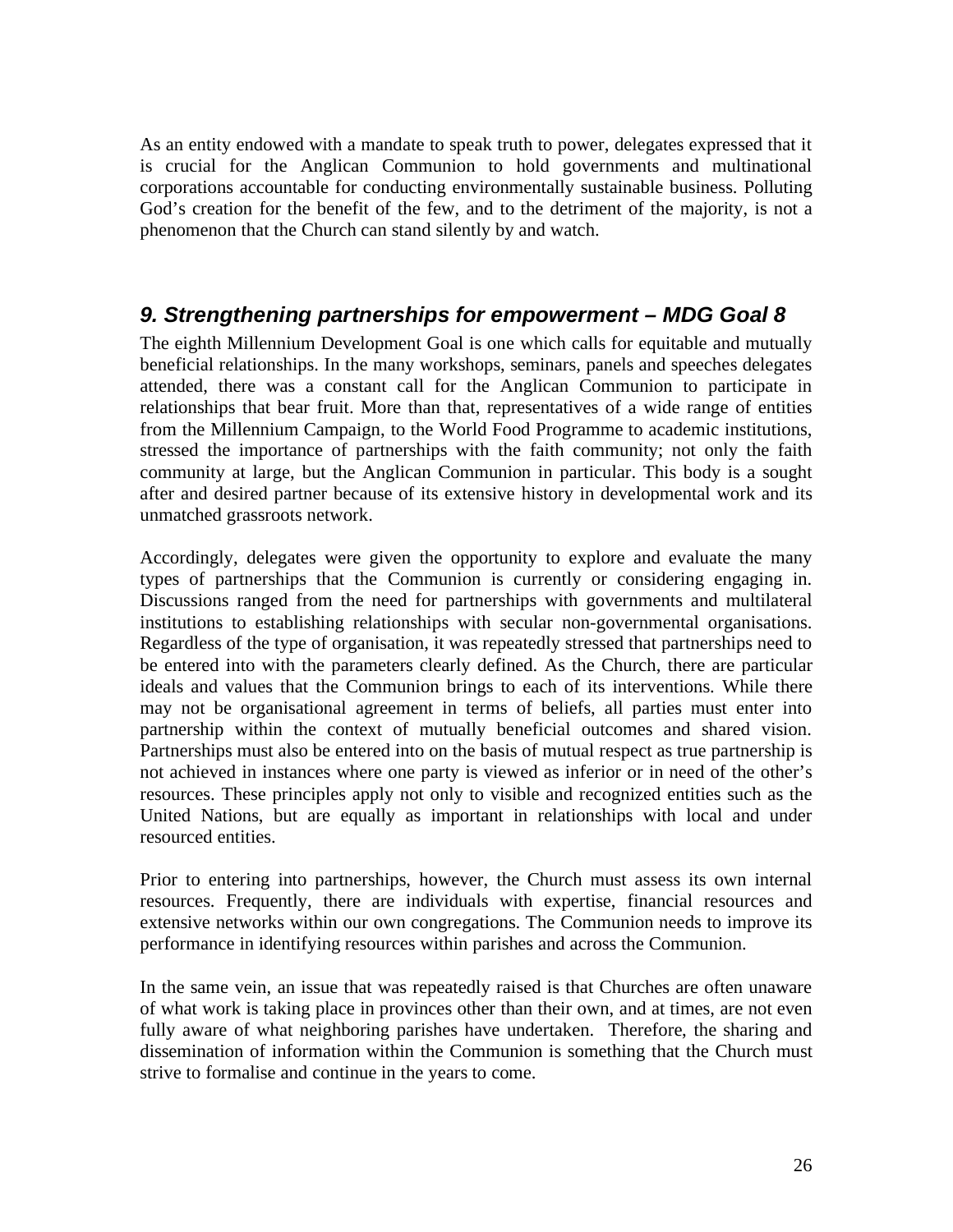In recognition of this need, throughout the conference, delegates established and met in various caucuses. These meetings, from those of young Anglicans, to women, to those wishing to learn more about the work in Sudan, served to establish networks across the Communion, and expose interested parties to relevant work. The hope is that beyond the week of Boksburg II, these networks will continue to flourish and foster dialogue, enhancing the work of the Communion as a whole.

## **10.** *Beyond the MDGs*

Frequently heard during the course of TEAM deliberations was that the MDGs are merely the starting point for the Communion's interventions, both in terms of depth and scope. There are many issues that the Church must pursue beyond the requirements of the targets as well as numerous issues, which the MDGs do not address. The goals are most notably silent on the issue of conflict, which gives rise to a disproportionate number of challenges the MDGs seek to overcome. Additionally, while mentioned within the context of education, gender parity and mortality, there is no mention of the special needs facing children and their unique vulnerabilities. The Anglican Communion believes that these are both issues that must be addressed in greater detail if the Church is to fulfill its mandate of prophetic witness.

## *10.1* The role of the Church in peace building

During Boksburg II, delegates had an opportunity to hear from brothers and sisters who are actively engaged in ministry in regions that are experiencing or have recently emerged from conflict. Among those who helped to give the Communion a sense of what is occurring, and how the body can support communities in these areas, was Bishop Nelson Onweng-Onono of Northern Uganda. Bishop Onweng-Onono shared a video, *Rise Up and Walk*, which depicted the many challenges facing Northern Uganda after two decades of war.

Since the war began, 300,000 civilians have died - primarily women, children and the elderly. While camps have been established for displaced persons, overcrowding has lead to unhealthy conditions. Currently, 1,200 people die in camps monthly, and the HIV and AIDS prevalence is 12%, double the national rate of infection. Outside of camps, an average of 46 people die violently each day.

In addition to inadequate health care and acts of violence, education remains a serious challenge in war-torn areas. In Northern Uganda, 700 schools are no longer functional, while a quarter of a million youth have never attended school. In this environment, children are particularly vulnerable to the lack of resources and violence. Latest estimates indicate that over 20,000 children have been conscripted into rebel armies while at least 1,000 children have been born to girls, under the age of 14, who were abducted by rebels. Nightly, some 45,000 children sleep in the streets together to avoid abduction.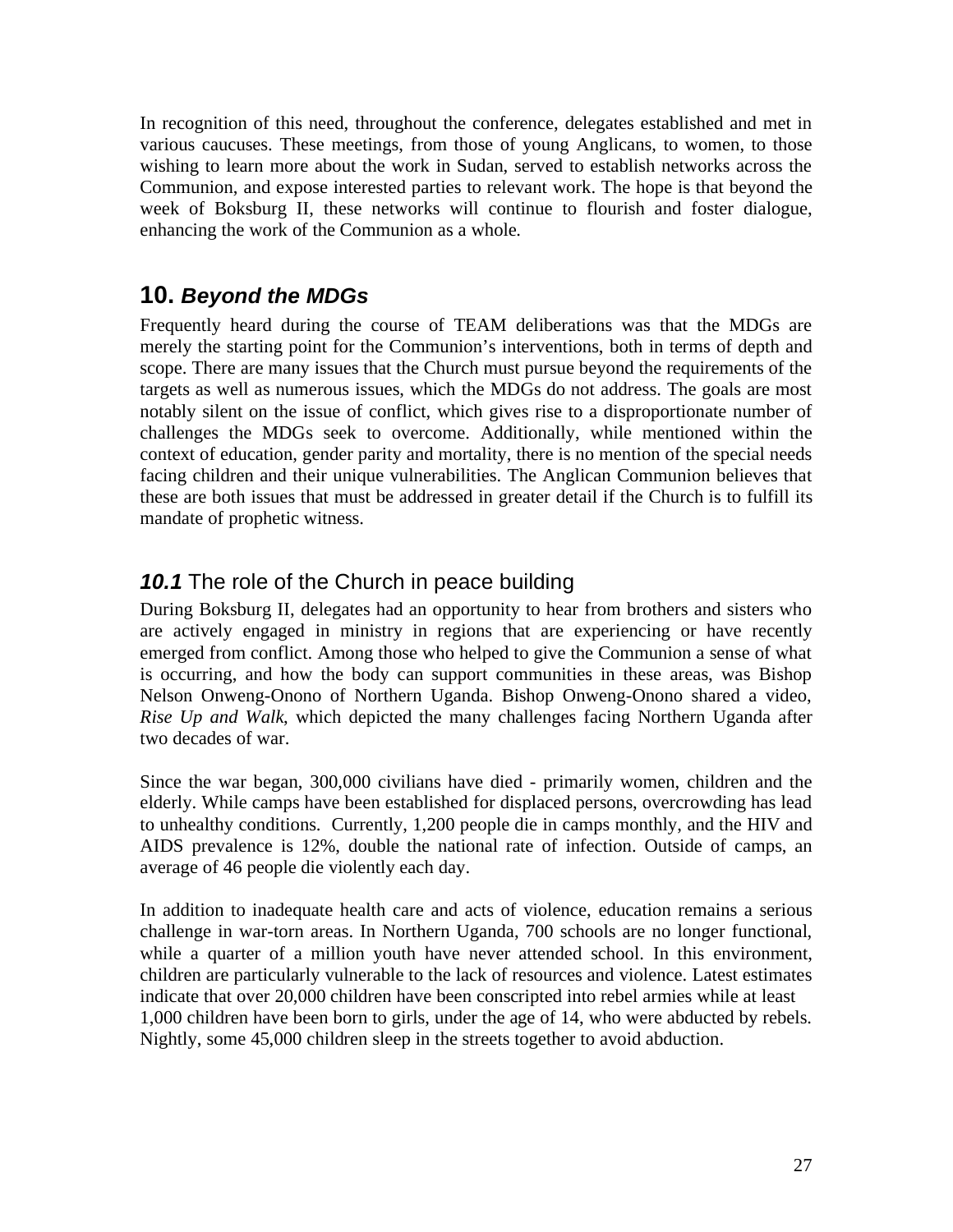Given the protracted nature of this conflict, society's ability to function has been seriously damaged; non-governmental organisations are now at the forefront of providing social services.

Considering the grave circumstances confronting members of the Communion in various parts of the world, it is essential that the entirety of the Church be aware of and support work in conflict zones, not only in thought and word, but in deed. Despite the principle that if one member of the body is suffering, all are suffering, many delegates from areas experiencing conflict expressed how alone they feel; and that in many instances, sense the Communion had forgotten them, and not suffered alongside them.

Tangibly, the Church can play a significant role in post-conflict situations by helping communities to reestablish livelihoods. Often, in situations of armed struggle, land, livestock, equipment and other tools of production are destroyed - deliberately or inadvertently. This reality leaves individuals without the tools or resources to produce food or purchase goods. Given its presence in even the most remote places, churches are uniquely positioned to provide relief in these communities.

Beyond providing immediate needs such as food, churches can assist by establishing seed banks, where agricultural producers can obtain seeds to grow produce. This has been one of the more successful interventions in Northern Uganda. Bishop Onweng-Onono described how the Church established a market, whereby members of the community were given vouchers to purchase seeds from vendors. The vendors consisted of individuals from surrounding communities who had a surplus of seedlings. This model allowed for a redistribution of resources while ensuring that proceeds from sales remained in local communities, having a multiplier effect.

In light of the very real challenges facing the Church in areas of unrest, delegates reaffirmed their commitment to ensure that none were forgotten, and to work in increased partnership to make sure that the concerns of all are actively addressed. To this end, the conference identified four areas where the Communion could make a contribution to the development of these societies, namely: caring for displaced people, rebuilding livelihoods, education, and reconciliation. Of the necessary interventions, the place in which the church has the potential to fill a particularly unique role is in supporting uprooted persons and facilitating processes of post-conflict reconciliation.

### **10.2 Refugees, Asylum Seekers and Internally Displaced Persons**

In caring for those impacted by armed conflict, the Church must pay special attention to the needs of internally displaced people, refugees and asylum seekers. Currently, the world is experiencing one of the greatest movements of peoples in human history, much of this migration is the result of conflict and the ensuing persecution and loss of livelihood. Despite the general acceptance of the free flow of money, goods and services brought about by globalization, there remains a considerable amount of hostility toward the world's 12 million refugees and 21 million internally displaced persons, the majority of whom are women and children.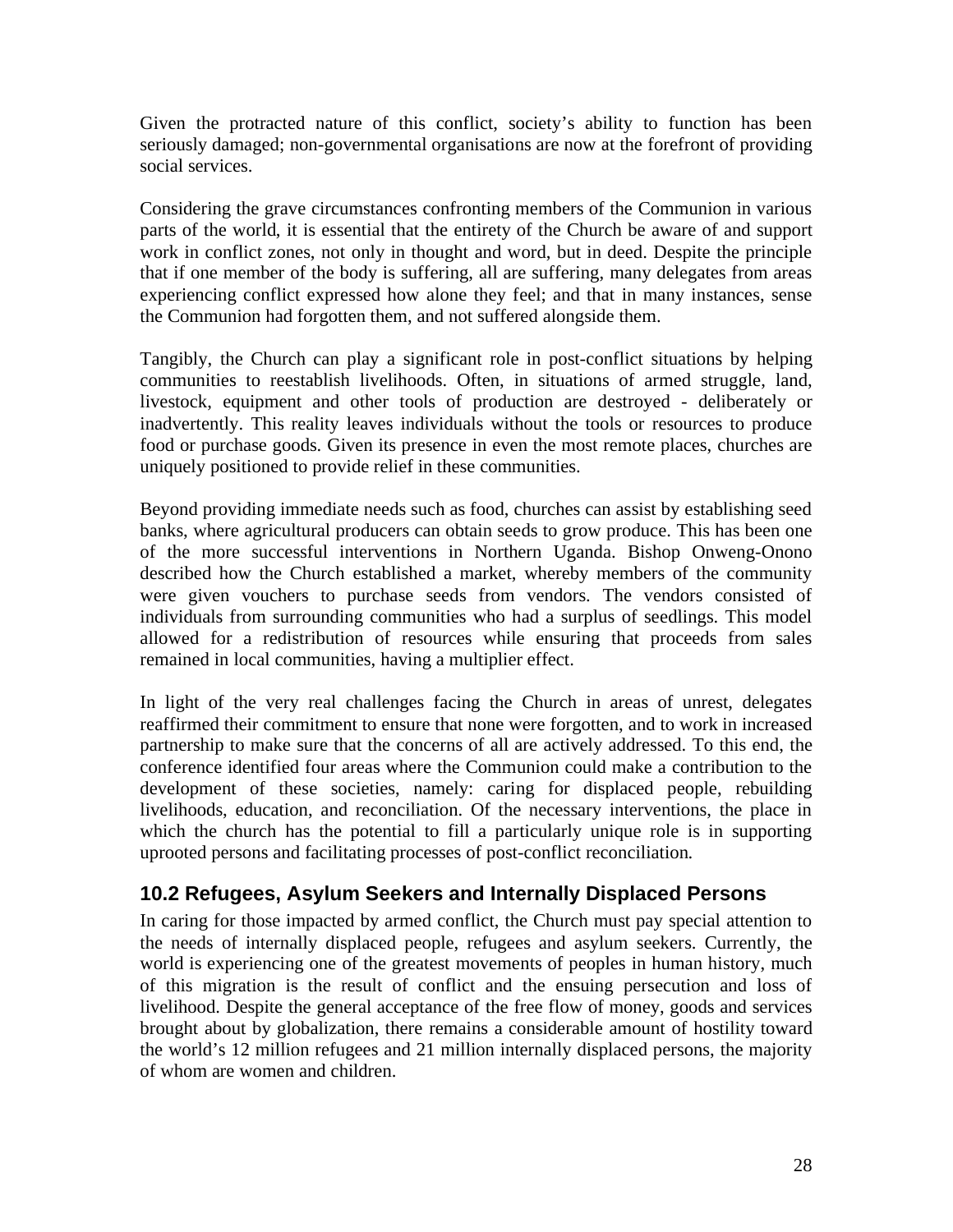The Church must address issues of forced migration, not only because many Anglican dioceses have populations in various stages of migration, but because the Church has a biblical imperative to respond to the needs of displaced people. Throughout the gospels, believers are reminded that the "Son of man has no place to lay his head". The book of Ruth, and in fact the entirety of scripture, speaks to the responsibility borne by those who know God to care for the stranger. The question then becomes how the Anglican Communion lives out this biblical imperative. Delegates acknowledged that in addition to mobilising resources for the displaced in our communities, advocacy could serve as a powerful tool in assisting refugees and asylum seekers.

### **10.3 Post-conflict reconciliation**

In exploring post-conflict reconciliation, delegates were privileged to hear from Father Michael Lapsley, Director of the *Institute for Healing Memories.* Active in South Africa's anti-apartheid struggle, Father Lapsley was sent into exile in the frontline states. In 1990, while in Harare, he was the victim of a letter bomb attack in which he lost both hands, an eye and suffered hearing loss. As Father Lapsley's own story is one of healing and reconciliation, he offered many helpful insights on the role of the Church in this vital area. Pointing out that while the Church's main calling is to heal the brokenness of humanity and restore communities to right relationship with God, these are not areas that receive priority funding in churches and ministries. While the world may have neglected reconciliation in conceptualising the MDGs, the body of Christ cannot.

Using South Africa as an example, Father Lapsley indicated that in post-conflict scenarios there are two types of healing that must occur. The first addresses issues of food, electricity, water and education; the other, less tangible but equally important are issues of how to interact with the past. South Africa chose to facilitate a process of healing via the national Truth and Reconciliation Commission (TRC). At the time the TRC was established, there were, and continues to be, those who asserted that the time had come to forgive and forget. Father Lapsley, however, reminded delegates that nowhere in scripture are believers called to forget. Rather as "people of the book" Christians, belong to one of the great remembering religions. Throughout the Old Testament, the people of Israel are regularly admonished to build memorials; and when the nation went astray, their prophets reminded them of when they were slaves in Egypt, not to recall bitterness, but to spur them on to righteousness as a result of God's grace. The New Testament also instructs believers to remember. The Eucharist, a central part of Anglican worship, recalls Jesus' words, "Do this in remembrance of me".

Father Lapsley cautions, however, that there are two types of memory: destructive and redemptive. Unfortunately, in both personal lives and national memory, destructive memory all too regularly passes the bitterness of one generation's experience on to subsequent generations. Often people use the suffering they have experienced to justify inflicting pain and suffering upon others. Sharing a quote by South African Chief Albert Luthuli, Father Lapsley illustrated this principal: "Those who think of themselves as victims, eventually become the victimizers of others." In order to move from destructive memory to redemptive memory, Father Lapsley spoke of the power of acknowledgement.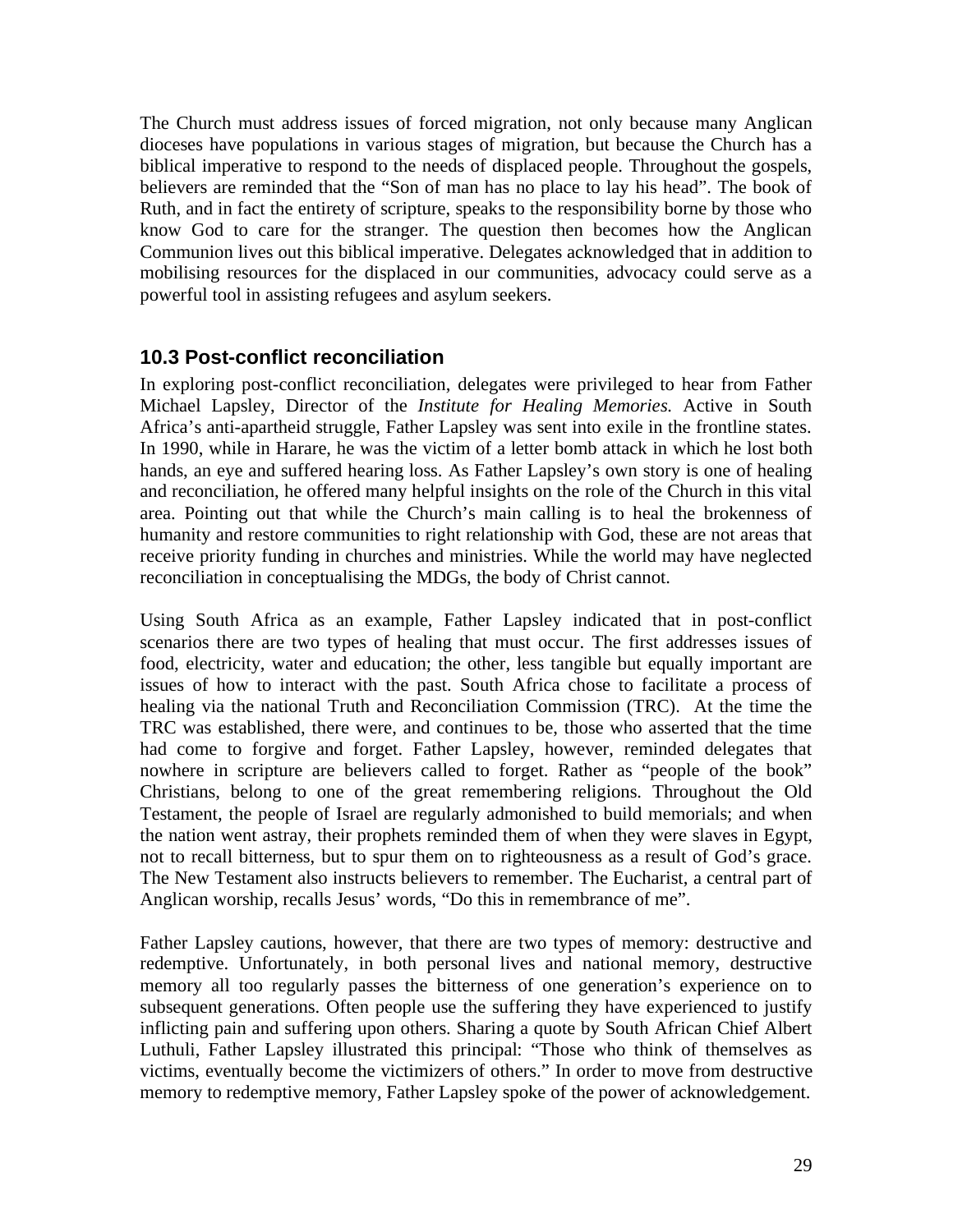When individuals, governments or institutions acknowledge their role in causing pain and suffering, that moment has the power to begin a process of healing and restoration. Yet often, acknowledgment is not forthcoming. Even in these instances, once victims live through the circumstances inflicted upon them, they become survivors; if they chose to, they can move from being survivors to victors, as Jesus modeled through his death and resurrection.

As members of the body, we are required to forgive. But as Father Lapsley points out, forgiveness is not necessarily the quickly made apology people so often give and so often get. Rather, forgiveness is as much, if not more so for the sake of the wounded as the offender. Forgiveness is not something that happens instantaneously, rather it is a choice, it is a journey, and it is at times extremely challenging, but it must be undertaken if victims are to grow into victors.

In Father Lapsley's work, the *Institute for Healing Memories* serves those seeking healing by providing a space for them to acknowledge their pain and to tell their stories. In a small way, every member of the Communion can contribute to the healing of others, by listening to their stories without judgment, and by acknowledging one another's pain.

## *10.4* **Empowering the young**

Throughout the course of Boksburg II, delegates were privileged to interact with young people participating in a parallel assembly, *Pilgrimage for Peace*. Comprised of students from North America and Africa, Pilgrimage for Peace created an experiential opportunity for youth to gain first hand knowledge and exposure to developmental issues. This opportunity also created avenues for youth to develop linkages and networks across the Anglican Communion. In addition to contributing to the recommendations found in this document, the Pilgrims for Peace were a very real reminder to delegates of the importance of young people and the truth that they are custodians of the future. Accordingly, while the MDGs make explicit mention of children in goal two surrounding education, goal four on child mortality, and goal five relating to maternal health, delegates felt that the plight of children needed further attention in the TEAM assembly.

As Dr Debby Wason and Reverend Diana Nkesiga illustrated during their presentation on preserving young lives, children are disproportionately impacted by poverty and disease. The physical and mental underdevelopment experienced during childhood generally cannot be reversed, creating life-long obstacles for youth long before they reach adulthood. Being the most vulnerable in society, there is often no one to speak on behalf of children, this is a role the Church must fill.

Globally, children are facing very real dangers in the form of child trafficking, forced conscription, gangs, child abuse, suicide, addiction, and many other threats. Not only do children in the global south suffer, but in developed countries, children also face the scourge of hunger, poverty, neglect and illness. Globally, youth are impacted by environmental degradation in the form of water-born illnesses in tropical areas and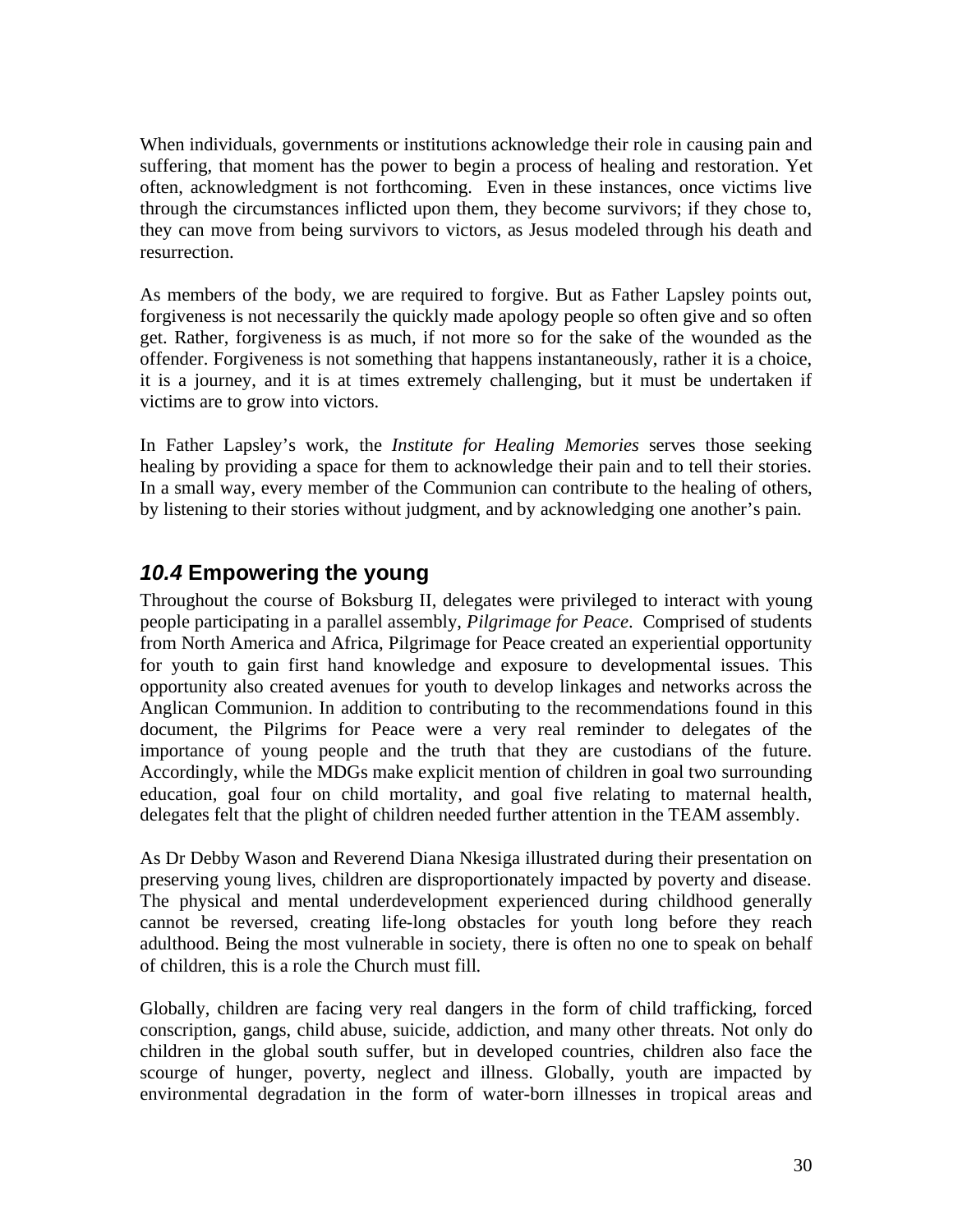asthma in inner-cities of the north. A disproportionate number of young people suffer from malnutrition and hunger leading to an unnecessarily early loss of life. In order to reduce child mortality and improve the quality of life for young people, the Church must make every effort to ensure that in the pursuit of the MDGs, even those that do not specifically apply to children, their voices are heard.

When addressing issues of child poverty, the Communion must consider children's often recognised necessities, such as material well-being, health, and opportunities for education and training in life skills. However, the Church must also address issues of emotional and spiritual care, ensuring that children know they have a place where they are loved and accepted. As Reverend Nkesiga pointed out, the Church is uniquely positioned to serve the needs of children. Child welfare and the full participation of young people can be integrated into every aspect of church life, from baptism preparation, Christian education, youth groups, and confirmation preparation, to leadership in the Church's worship, governance, and public life.

The Pilgrims for Peace perhaps stated it best when they declared:

*"Children are created, known, and loved by God. They have their own potential and capacity to know and love God (even apart from their parents), and to exercise their own leadership. All children, including those who do not yet know God, deserve the love and protection of the church, which has a unique role in developing children's potential.* 

## **Moving forward in prophetic witness**

When the TEAM conference was conceptualised, the intention was not that it be yet another gathering that recounted the many challenges facing our world. Rather, the intention was that in accordance with the Anglican Communion's mission as the body of Christ, actionable plans and strategies be developed to instil new hope and vision in the Church and the world at large.

Accordingly, with the input generated from the many discussions, debates and dialogues, during the course of the week, delegates developed a set of ten recommendations that can serve to guide Anglican dioceses and parishes as the Communion strives to live out God's mission in the world

While it was recognised that the Millennium Development Goals are the starting point for a world that reflects God's principals of inclusively, because of the consensus that exists around them, the recommendations emanating from TEAM are framed around the eight objectives. However, as the people of God, the Communion recognise that it is required to do much more than achieve the MDGs. So, in addition to recommendations pertaining to the MDGs, others that are critical to advancing the global development agenda are considered as well.

Given Boksburg's emphasis on practical application, delegates also issued three calls to action for the Communion. These action items are detailed within this report as well.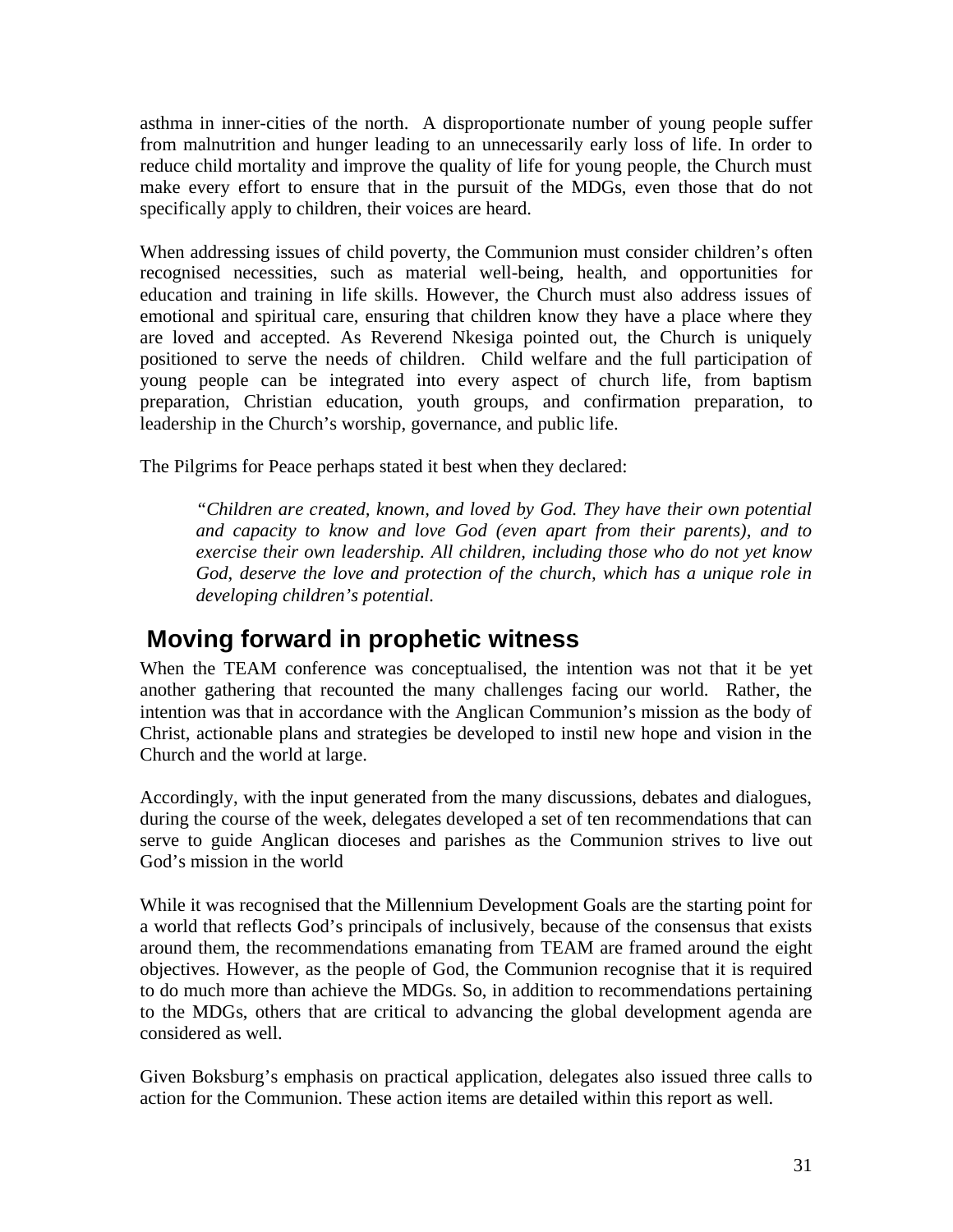## *11.1 Recommendations*

### **Recommendation # 1: Hunger and poverty eradication**

*Food has been utilised as a weapon of war; therefore, pressure must be exerted on international bodies to ensure that food is not used in a destructive manner, particularly in times of war/conflict. Additionally, the Church should not only focus on how to provide food to the developing world, but on how to create sustainable food production systems globally.* 

- 1. Strengthen partnerships at all levels
- 2. Make use of local resources, human and otherwise
- 3. Support local initiatives and products
- 4. Encourage sustainable produce-for-cash systems in order to supplement nonagricultural requirements of households and communities
- 5. Share best practices/success stories
- 6. Develop replicable toolkits, guidelines and models that encourage lessons and sharing
- 7. Support school feeding programmes/develop similar programmes in churches
- 8. Develop mechanisms to share strategies for starting food banks/seed banks and or feeding programmes

### **Recommendation # 2: Education**

*Schools have become extended homes, due to loss of parents, limited time for care and the absence of extended families. As such, educational institutions must be recognised as extended familial structures and nodes of social service delivery. In addition to providing value-based education, the Church can also provide developmental assistance through schools* 

*The Church also acknowledges that while primary education is a first step in developing life-long learners, it is not adequate for long-term developmental progress to be achieved. The role of the Church in such instances can include providing value-based education advocacy for educational opportunities at the secondary and tertiary levels as well as in primary schools.*

- 1. Create a concrete skills development programme for clergy as Church leadership needs to improve its capacity and skills to engage with development work
- 2. Advocate for the availability of education from primary through tertiary levels
- 3. Focus on reviving and empowering existing Anglican Schools
- 4. Strengthen the capacity of the Anglican Church to support neighborhood schools, government schools, and those run by the Anglican Communion
- 5. Examine not only the availability of education but also evaluate and monitor the quality of schooling
- 6. Assist in producing and supporting quality teachers
- 7. Develop inter-school linkages ought to provide learners with increased exposure and extended networks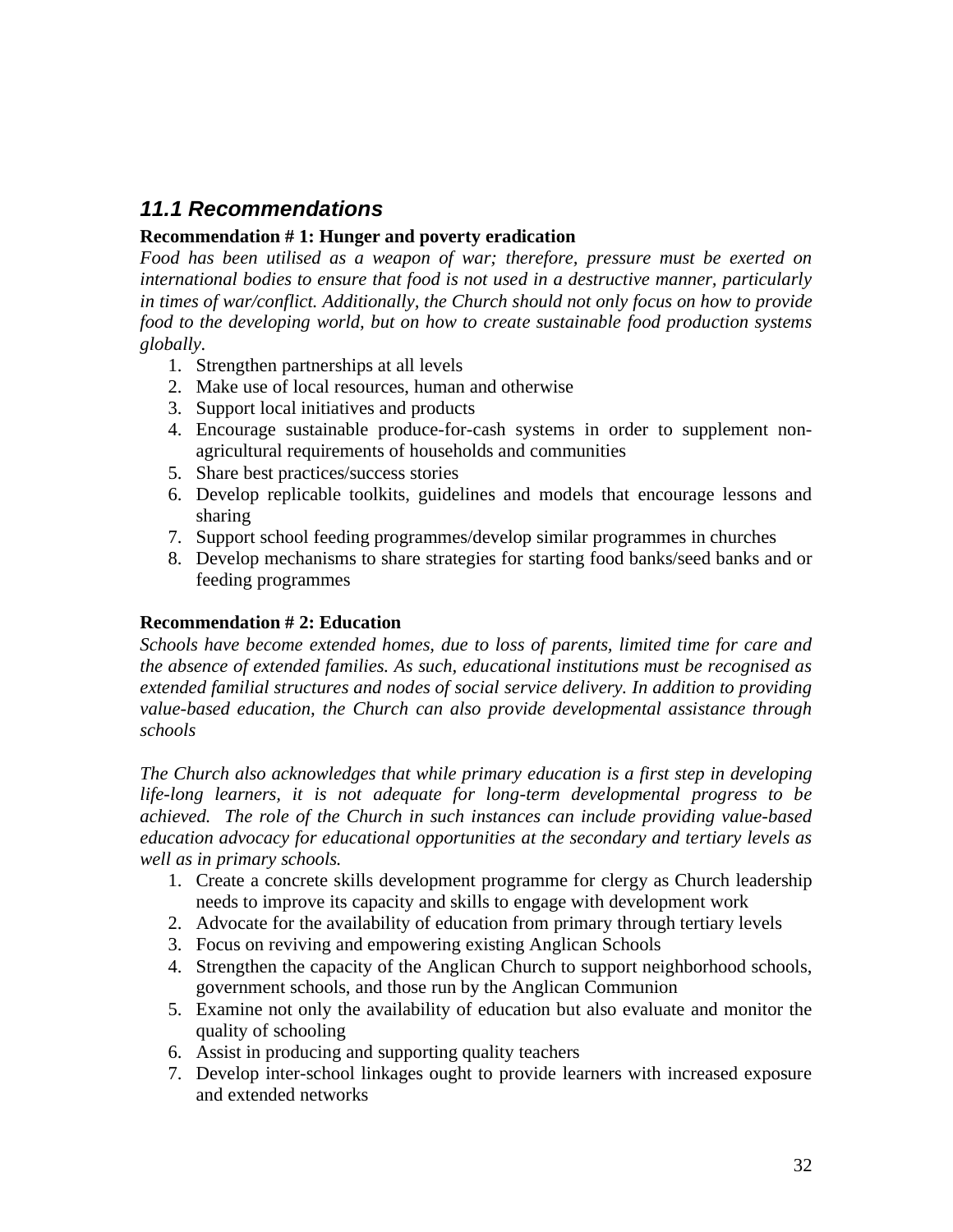- 8. Provide value based education
- 9. Create/advocate for educational policy based on the local context, best practices and needs, ie age of beginning formal education, budgeting, curriculum, etc
- 10. Campaigns/information addressing education should be translated into local languages
- 11. Literacy and informal education programmes should be supported by the Church
- 12. Encourage curriculums that contribute to the achievement of developmental goals, such as adolescent health
- 13. Provide scholarships for all types of education

### **Recommendation # 3: Gender equality**

*On paper the Church has numerous strategies to promote gender equality and empower women, which we commend. However, more needs to be done to ensure the practice of these policies and to measure their impact. The mindsets of both women and men need to be transformed in order for gender equality to occur. In the discourse and dialogue of the Church we need to use language that is inclusive of women and not threatening to men. Finally, a central role for the Church is to model healthy value systems and transmit lessons to youth.*

- 1. Fight cultural values and societal structures that make girls vulnerable by examining value systems of the home and the role of the Church in informing them
- 2. Facilitate information dissemination about gender concerns as broadly as possible
- 3. Existing legislation/rules within the Church and wider community should be modified so that policies about women are better understood
- 4. Continue to encourage the ordination of women and develop support structures for career advancement, address specific issues that pertain to women (ie pregnancy)
- 5. Focus on quality of female leadership and its impact, not only quantity
- 6. Benchmark and measure impact of gender programs
- 7. Raise funds for women from various provinces to attend international conferences, particularly at the UN; as a visible group they will be noticeable and will have an impact
- 8. Examine scripture in order to combat patriarchy

### **Recommendation # 4: Reducing child mortality**

*Being amongst the most vulnerable in society, children are disproportionately impacted by all developmental issues. Given that the responsibility of the Church is to ensure that no one is forgotten and all are cared for, special attention must be paid to children.* 

- 1. Partner with institutions that are doing work to improve the lives of children, and apply best practices
- 2. Address issues of child abuse and develop strategies to protect vulnerable children
- 3. Address the needs of children within the MDGs, even those that do not specifically pertain to children. Among them are:
	- Hunger and poverty (MDG #1)
	- Issues of maternal health (MDG #5)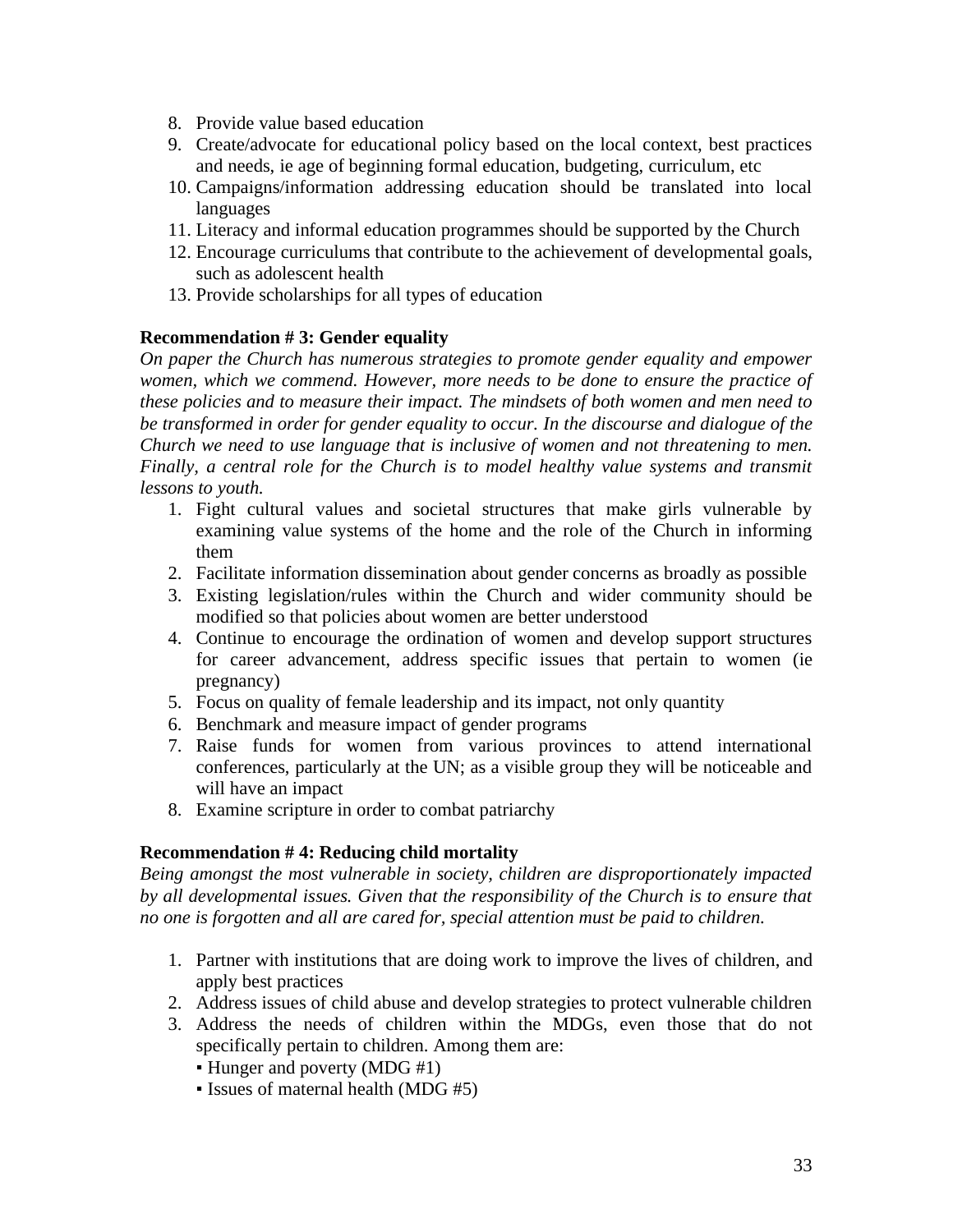- HIV and AIDS, malaria (MDG #6)
- Environmental sustainability (MDG #7)

#### **Recommendation # 5: Improving maternal health**

*The health and well-being of mothers, generally primary caregivers, directly impacts the ability of communities to achieve the MDGs. Yet, globally:* 

- *Approximately 530,000 women die each year from maternal causes*
- *18 million women suffer from injuries, infections and disabilities in pregnancy and childbirth annually*
- 1. Develop awareness-building campaigns and encourage prompt medical attention
- 2. Well organised groups such as mother's union, youth, and men's groups must assist in education and awareness building
- 3. Advocate for adequate transportation/infrastructure within communities so that people have easy access to medical facilities
- 4. As 15% of all pregnancies in developing countries occur in adolescents, promote adolescent health education as an entry point to safe motherhood
- 5. Increase access to malaria prevention and treatment
- 6. Issues of domestic violence must be addressed in order to ensure that women have healthy pregnancies and full lives

#### **Recommendation # 6a: Combating HIVand AIDS and other diseases**

*While acknowledging the present work of the Church, much remains to be done in enhancing current interventions in relation to HIV and AIDS. In order for the Church to be effective in caring for people in local communities, as well as advocating for drugs and treatment, the Church should mobilise both human and economic resources. Partnerships with health practitioners and other professionals with knowledge and expertise should be forged. The Church should embrace those infected and affected by HIV and AIDS, responding with love and compassion. Furthermore, the Communion's response must be one that responds to HIV and AIDS in a holistic manner, addressing mind, body, and spirit.* 

- 1. Encourage continued sharing of best practices and knowledge within the Communion and with partners
- 2. Provide training for those who are involved in caring ministries
- 3. Facilitate improved communication with NGOs at the administration and grassroots levels
- 4. Improve documentation of what's happening in churches and around the world.
- 5. Develop training for parents and caregivers in dialoguing with young people about HIV and AIDS
- 6. Increase education on HIV and AIDS prevention, transmission, and treatment, particularly for youth in order to develop a generation free of HIV and AIDS
- 7. Create safe spaces for people infected and affected with HIV and AIDS to tell their stories
- 8. Actively combat stigmatisation
- 9. Involve infected and affected individuals in the Church's fight against HIV and AIDS as well as all other aspects of Communion life
- 10. Advocate for improved access to treatment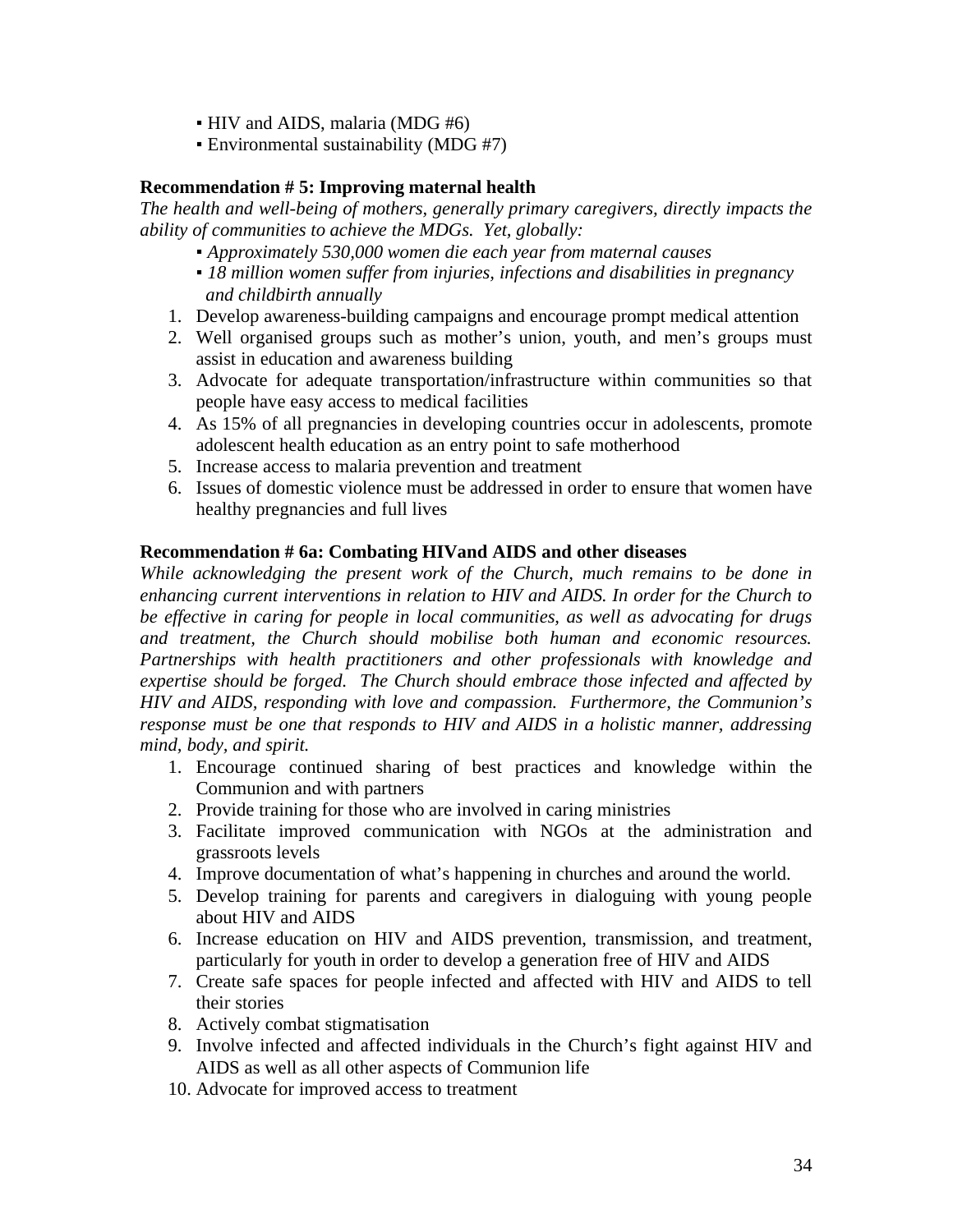#### **Recommendation # 6b: Combating malaria and other diseases**

*Although malaria is a preventable disease:* 

- *5O% of the of the world populatios is exposed to malaria*
- *30 to 500 million of acute cases worldwide each year*
- *1.1 to2,7 million people die from malaria each year*
- *75% of those affected are children under five years*
- *90% percent of the world's malaria burden is in Africa*
- *20% of all childhood death in sub-Saharan Africa is due to malaria*
- *Malaria-related anemia accounts for about 10 to 12% of maternal deaths in Africa*
- 1. Strengthen advocacy and partnerships toward effective implementation of malaria control initiatives within the Church
- 2. Mobilise more resources to expand malaria prevention programmes including provision of Long Lasting Insecticide Treated Nets (LLITNs) to countries in endemic regions
- 3. Acquire an understanding of local customs that can contribute to the spread of malaria and other diseases
- 4. Strengthen Church health facilities to respond adequately to malaria diagnosis and prompt effective treatment with Artemisinine Combination Therapies (ACT) and Intermittent preventive treatment of pregnant women (IPT)
- 5. Develop programmes to educate local communities on malaria transmission, prevention, and treatment
- 6. Integrate malaria control interventions into other major health programmes, including environmental, sanitation, and hygiene programmes
- 7. Develop strategies toward integration of malaria, HIV, and other infectious diseases into the curriculum of Anglican primary schools

#### **Recommendation # 7: Improving environmental sustainability**

*Recognizing that to "Strive to safeguard the integrity of creation and to sustain and renew the life of the earth" (ACC 5th Mark of Mission) is central to God's mission and therefore the mission of the church, we call on the provinces, dioceses and parishes of our Communion to prioritise environmental responsibility in all spheres of life and witness.* 

- 1. Advocate for the development of renewable energies as well as reductions in carbon dioxide emissions and greenhouse gasses
- 2. Lobby governments which have not signed international environmental protocols to do so
- 3. The developmental and wider programs of the Church should be environmentally sensitive
- 4. Develop early warning systems to alert local communities, particularly rural ones, of potential dangers and create disaster management plans, educating communities about what to do in the case of disasters, i.e. sanitation, water purification, and communication plans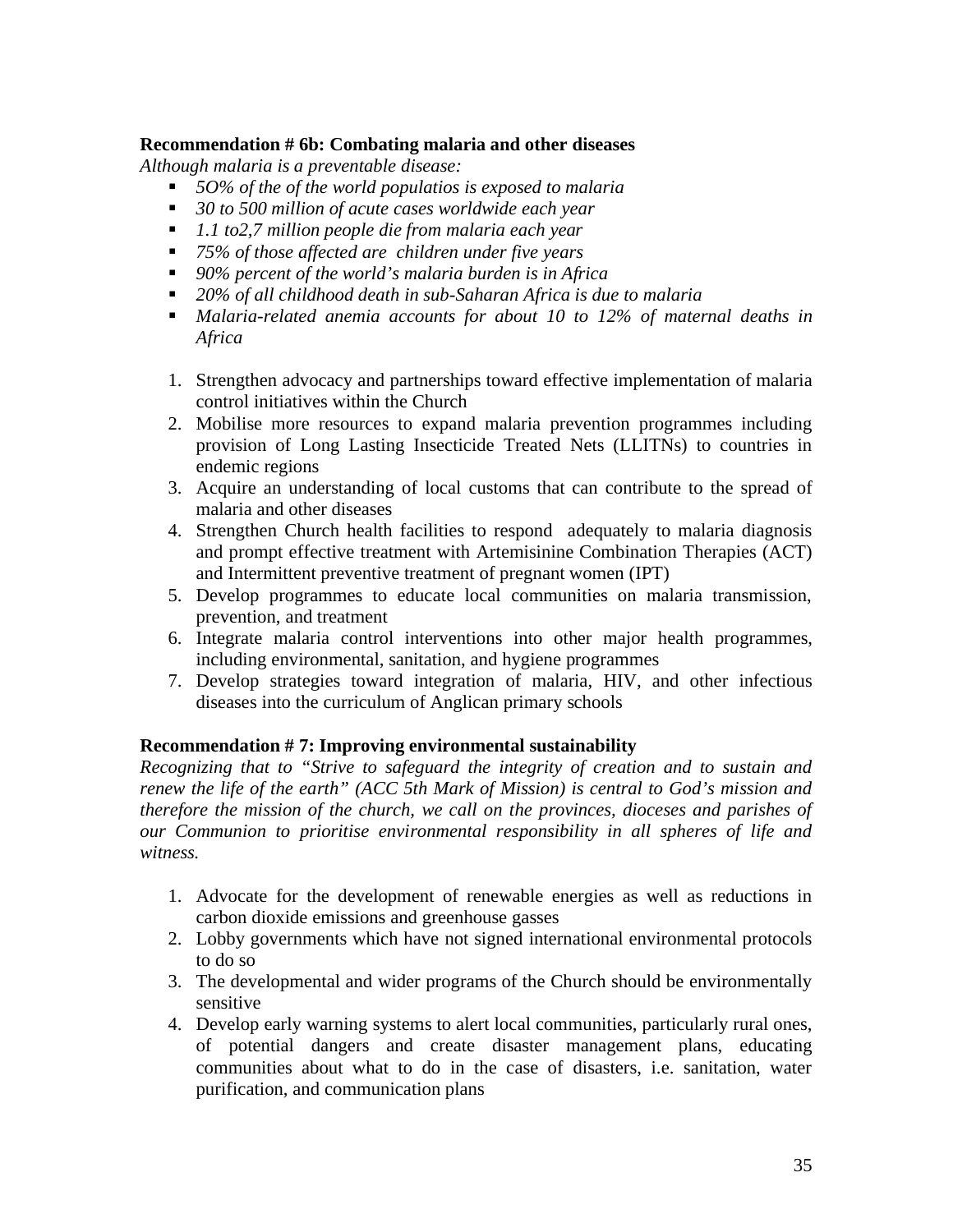#### **Recommendation # 8: Building and strengthening partnerships**

*The Church recognizes that in order to exercise God's mission in society, it is critical to create sustainable partnerships within the Church, between Churches, with civil society and with government, identifying and linking networks.* 

*These partnerships must be developed within the context of mutually beneficial outcomes based on a common vision.*

- 1. Identify strategic networks and create appropriate linkages, both within the Communion and with other churches
- 2. Share and disseminate information and best practices among networks
- 3. Utilise networks to strengthen knowledge bases, skills, and to acquire technical expertise
- 4. Develop partnerships not only with non-governmental organisations, but also the public and private sectors
- 5. Create mechanisms to measure partnerships and their effectiveness
- 6. Mobilise Anglicans in business and public service as the starting point for establishing partnerships

#### **Recommendation # 9: Strengthening peace and justice initiatives in areas of conflict and human displacement**

*Although not expressly mentioned in the MDGs, the Church recognises that conflict is a major contributor to poverty, environmental degradation, diseas,e and human suffering. As such, we reaffirm resolutions passed at succeeding Lambeth Conferences, and once again declare that, "war as a method of settling international disputes is incompatible with the teaching and example of our Lord Jesus Christ. We further declare that the use of the modern technology of war is the most striking example of corporate sin and the prostitution of God's gifts."* 

*Furthermore, we acknowledge the importance of serving the needs of refugees and internally displaced persons (IDPs), particularly as there is no governing body advocating for their needs.* 

- 1. Develop strategies for communicating in conflict situations
- 2. Research and document civil costs of war
- 3. Provide shelter for children in areas free of war
- 4. Develop incentives for individuals who surrender their weapons
- 5. Open offices and provide spaces for returnees and former combatants
- 6. Highlight issues of refugees and IDPs by preparing position papers, conducting press conferences and partnering with governments
- 7. Speak against human rights violations by all, especially international peacekeepers and aid workers
- 8. Speak out against the use of rape and sexual violence as a tool of war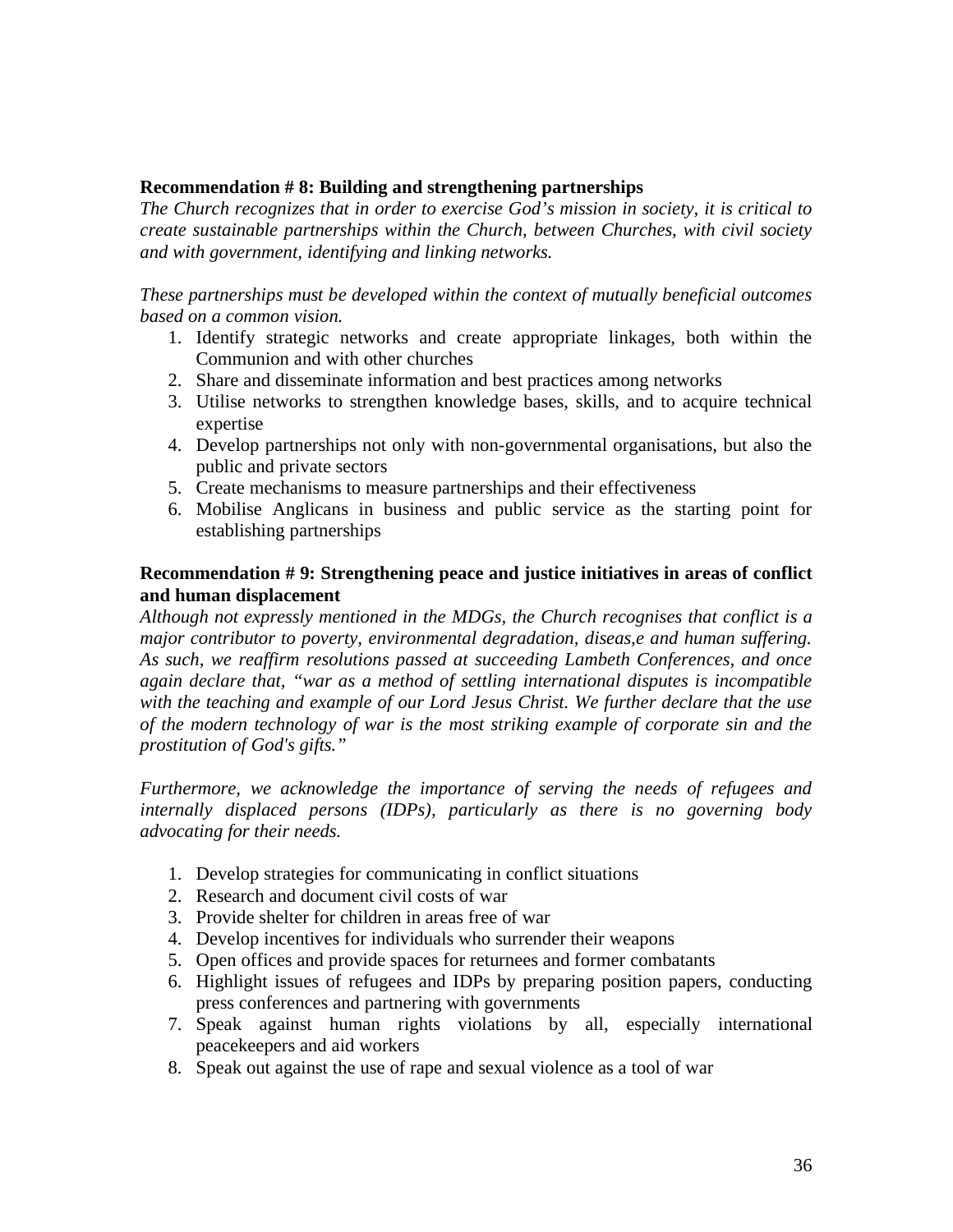- 9. Continue to raise awareness about the plight of political prisoners and prisoners of conscience
- 10. Provide post-trauma counselling
- 11. Recognise and affirm the work being done by many Anglicans at the grassroots, national, and international levels to support refugees, displaced persons, and asylum-seekers
- 12. Speak out against the "war on terror," which frequently translates to fear, racism, and xenophobia
- 13. Provide for appropriate coordination across the Anglican provinces of resources, practical and theological, from within the Anglican Communion to provide relief for refugees and displaced persons

#### **Recommendation # 10: Protecting children's rights and preserving young lives**

*Part of our mandate is to speak for those who don't have voices, children fall into this category. It is the responsibility of the Church to meet the needs of children in spiritual and emotional areas, as well as materially.* 

- 1. Create networks with state and local governments to address issues of child trafficking
- 2. Create training programmes to assist children with grief/tragedies
- 3. Look at ways to equip families who take in children who have been made parentless by AIDS or poverty
- 4. Integrate issues of child welfare into Church life, ie Baptism classes, Sunday school, youth groups, family network, and confirmation classes
- 5. Acknowledge that children have the right to be heard and explore ways of making that a reality in our churches.
- 6. Specifically recognise the vulnerability of children with severe developmental disabilities, which are often exacerbated in situations of poverty and conflict
- 7. Provide programmes that improve parenting skills, and recognise that families have many different configurations
- 8. Network with NGOs so that roles are clear and appropriate referrals can be made
- 9. Set up support groups for those caring for displaced children and for the children themselves

## *11.2 Call to action*

### **11.2.1 Call to action # I: Awareness**

*Given that 7 July 2007 is the midway point for the accomplishment of the Millennium Development Goals, the TEAM Conference recommends that parishes and dioceses develop strategies to implement the aforementioned recommendations by this date.* 

- 1. Create effective developmental strategies at the regional and parish levels, which include:
	- a. Action plans
	- b. Tangible steps
	- c. Toolkits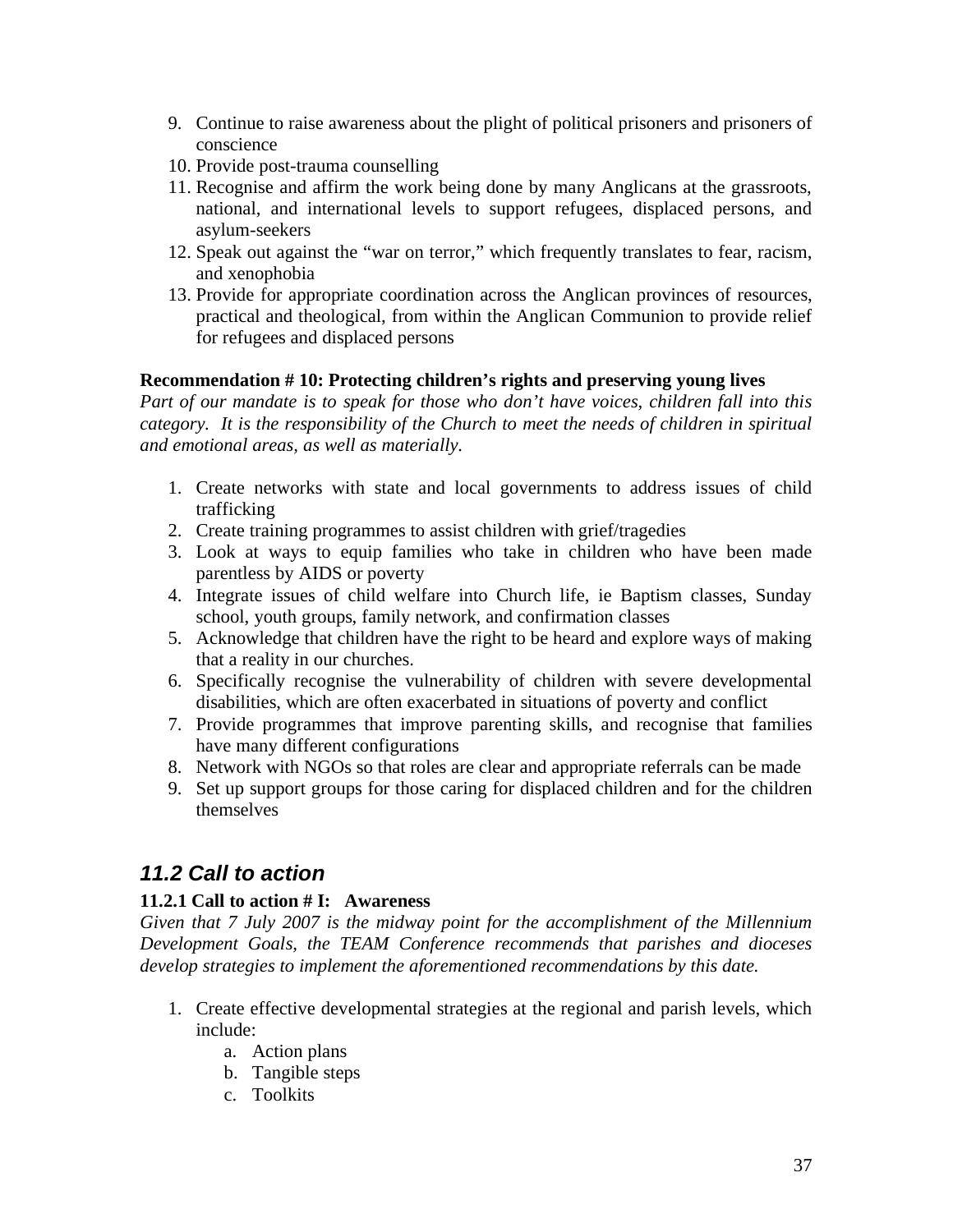### **11.2.3. Call to action # II: Advocacy**

*The Anglican Communion's history of service and grassroots engagement has earned the Church considerable credibility. In light of this, advocacy can serve as a powerful tool, the benefits of which must be maximized.* 

- 1. Work with partners in faith-based organisations, non-governmental organizations, and the development community
- 2. Make use of information from broader Anglican networks across regions so that intelligence emanating from the south is utilised by the north in its advocacy and lobbying
- 3. Think creatively about internally generated advocacy action and share lessons within the Anglican Church
- 4. Engage existing coalitions, highlighting the human element in work by organisations such as GCAP and African Monitor to advocate for governmental action
- 5. Participate in national and international events that highlight the plight of people's challenges

### **11.2.4. Call to action # III: Monitoring**

*The work of the communion will be strengthened by internal and external evaluations. As such, TEAM is calling the Communion to subject our actions to monitoring, evaluation, and review for continually positive impact.*

- 1. Work at the local level to monitor and verify information on effectiveness and impact– using among others the model of the African Monitor
- 2. Verify data at the local level
- 3 Each province should develop a strategy to roll out the monitoring function in relation to donors and governments (options include utilising the poverty, debt, and trade task force or the African Monitor)

# **Epilogue**

Given the extensive recommendations springing from TEAM, and the pressing need to see these measures implemented, participants spent a considerable amount of time considering the way forward. After much debate and discussion on how to best implement recommendations, Archbishop Ndungane, convener of the conference, outlined a proposal for the way forward.

In keeping with the spirit of the conference, and the need for improved communication, it was determined that the TEAM report will be disseminated to every Anglican province as well as each extra provincial church. The record of TEAM deliberations will also be sent to extended networks and all organs of the Anglican Communion, including Anglican development organisations. Additionally, the various provinces, networks and organisations are called upon to adopt these recommendations and to own the proceedings of this conference as recommendations made by a representative and diverse gathering of Anglicans from across the communion.